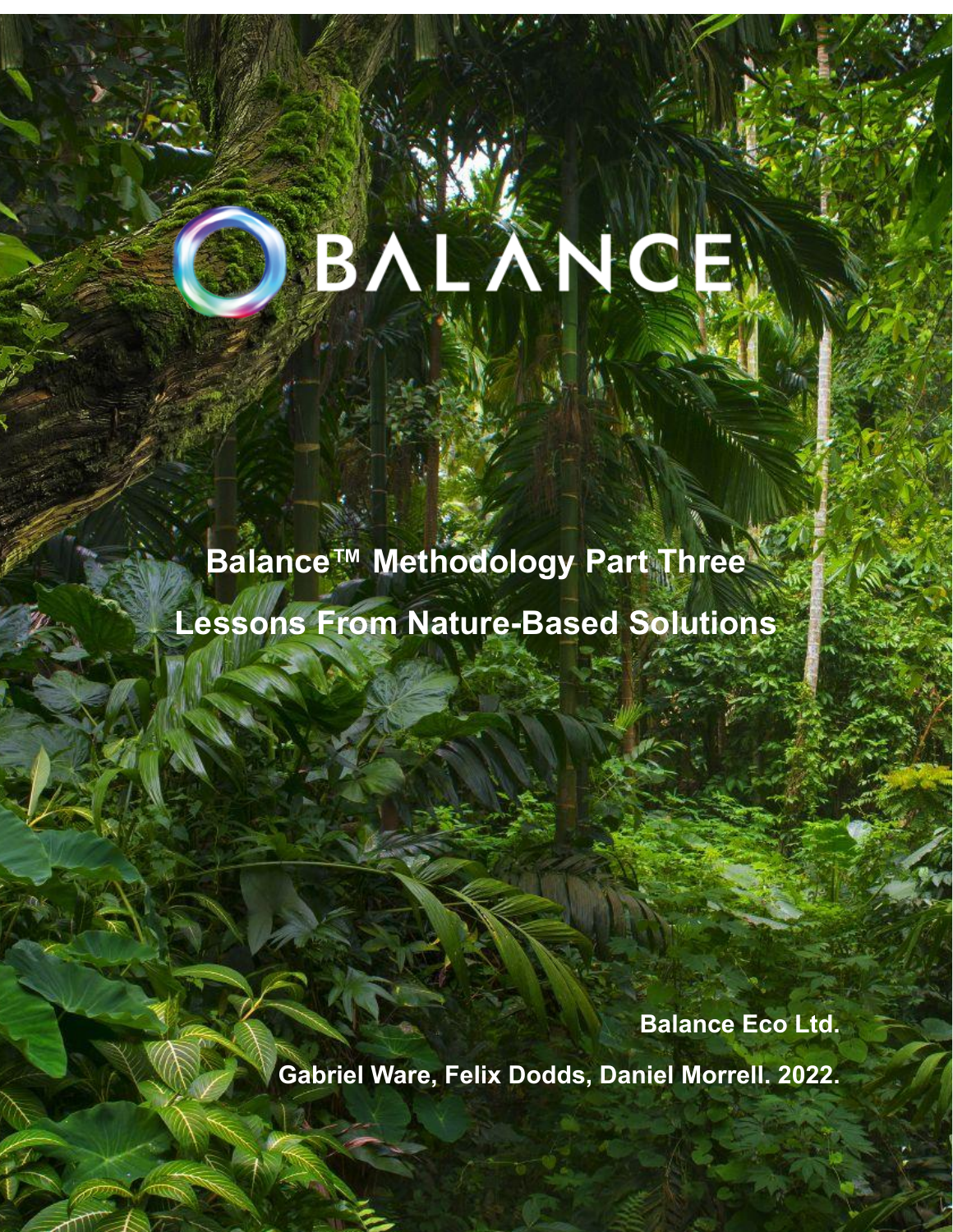# **Contents**

| 1. Introduction                                         | 3  |
|---------------------------------------------------------|----|
| 1.1 The Origins of Nature-Based Solutions               | 3  |
| 1.2 Nature-Based Solutions and Modern Policy            | 6  |
| 2. The Benefits of Nature-Based Solutions               | 9  |
| 2.1 Biodiversity, Ecosystem Services and Sustainability | 9  |
| 2.2 Social and Economic Co-Benefits                     | 11 |
| 2.3 Inclusivity                                         | 14 |
| 2.4 Carbon Sequestration                                | 15 |
| 2.5 The Future of NbS                                   | 18 |
| 4. Conclusion: Learning from NbS                        | 19 |
| <b>Bibliography</b>                                     | 21 |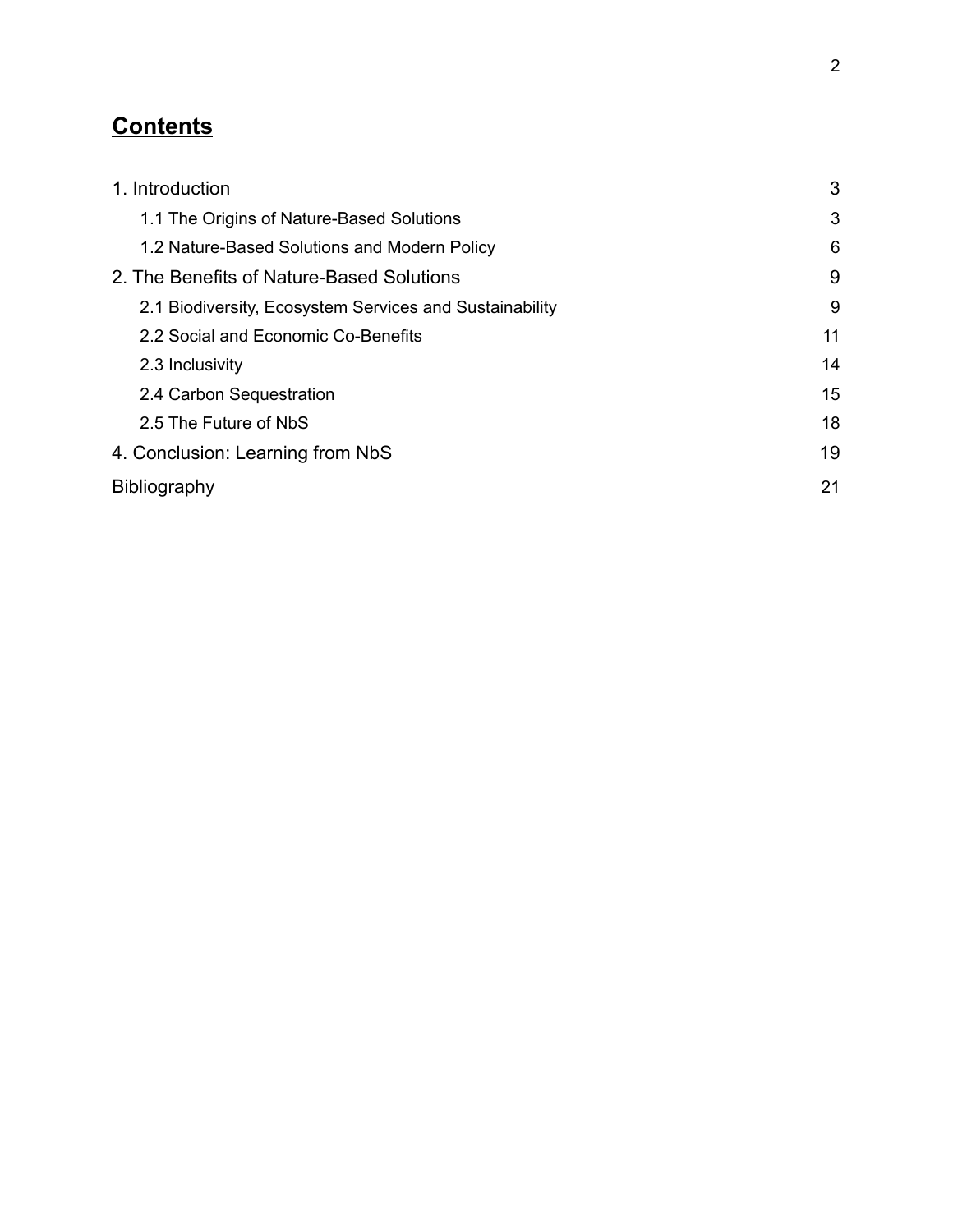# **Abstract**

In recent years, nature-based solutions (NbS) have grown in number, scope, effectiveness and appreciation as perhaps the most comprehensively beneficial methods through which climate mitigation strategies can be performed. With increasing understanding of the many ways in which NbS, depending on context and enactment, can aid in carbon sequestration, creating and rewarding ecosystem services, and accruing social and economic benefits, NbS are increasingly being incorporated within the carbon market. NbS also encapsulate the new opportunity provided by recent growth in climate consciousness, policy and action, providing synergy between biodiversity and social agendas, the joint causes of climate mitigation. Many companies are beginning to make commitments beyond carbon to encompass these causes, and NbS-related carbon offsetting projects are increasing in number and scale; according to the McKinsey Report (2021), NbS now account for around 40 percent of retired carbon credits in voluntary carbon markets, up from only 5 percent in 2010.

'Balance Methodology Part Three: Lessons From Nature-Based Solutions' serves as a review of the recent history of NbS and its lessons for carbon offsetting initiatives, and for organisations wishing to understand the relative benefits of NbS in comparison with previous and competing approaches. In particular, as is discussed in 'Balance Methodology Part One: Balance in Practice and Planting Obligations', Balance has adopted the lessons learned from NbS to create the Balance ethos and the specific focus on biodiversity and the creation of ecosystems as a whole as the most effective, sustainable and resilient form of carbon offset initiative. As such, a detailed history of NbS as a concept is outlined below, with attention to its various forms, its successes, failures and benefits with respect to climate mitigation in general and carbon sequestration in particular. **The purpose of this paper is to provide the reader with an understanding of the critical importance of evolving carbon offsetting to include ecosystem approaches, and for considering social, economic and ecological co-benefits, and, in particular, biodiversity, as essential in the establishment of any carbon offset project.**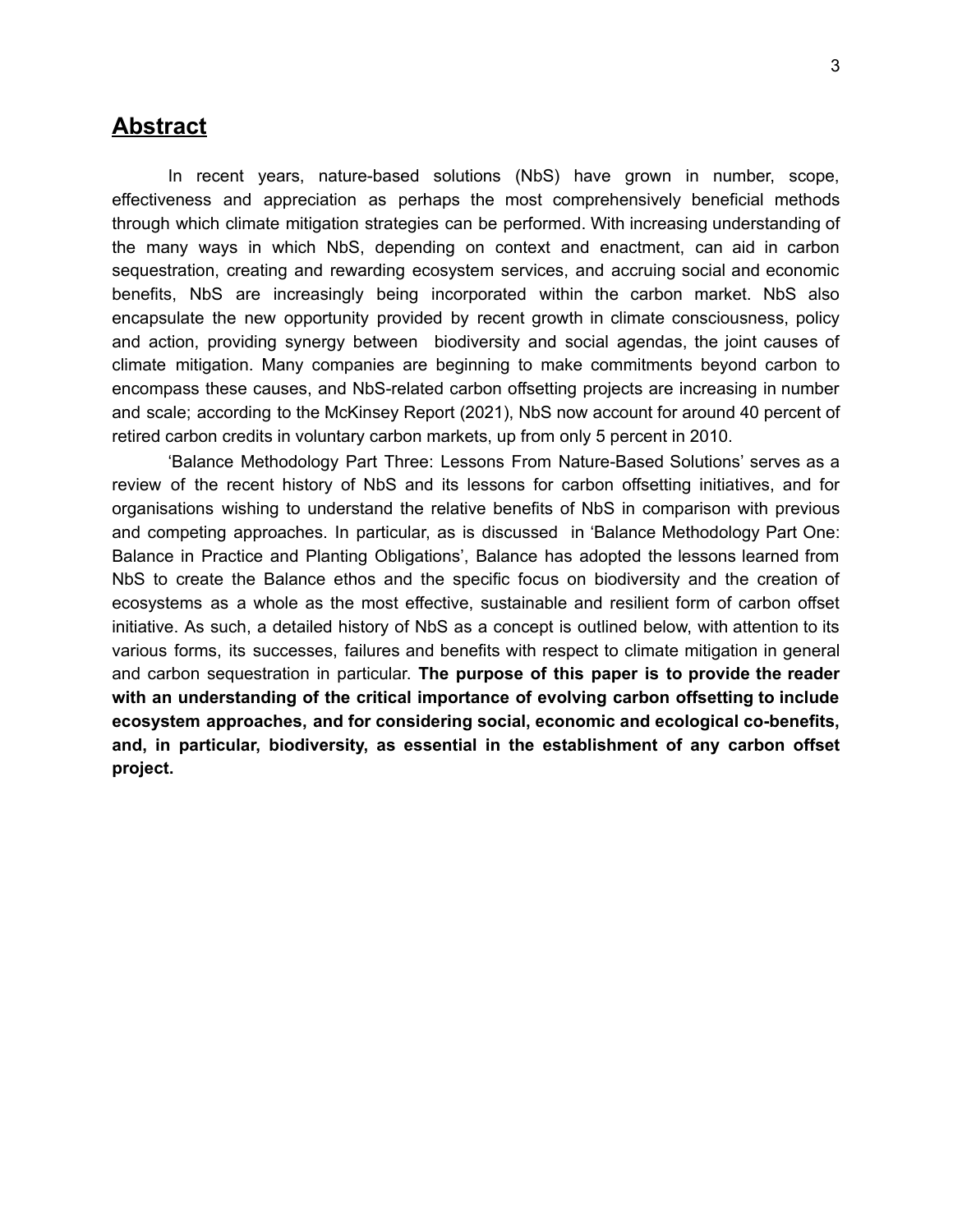# **1. Introduction**

### <span id="page-3-0"></span>**1.1 The Origins of Nature-Based Solutions**

The term 'nature-based solution' arose, before its official definition, in Europe at the start of the 21st century, in the broader context of the biodiversity extinction crisis  $1<sub>1</sub>$  and the essential need to protect, restore and manage ecosystems. It focused on ecosystem-based initiatives for biodiversity conservation, re-establishment of natural biotopes, renaturing and building corridors between fragmented ecosystems, as well as environmental management, which was influenced by the prevailing approaches for addressing climate change and biodiversity loss at the time when approaches typically relied on engineered inventions such as sea walls and embankments while deforestation and land use change continued to accelerate. In practice, NbS come to encompass a range of practices that vary in the quality and quantity of the services they generate. NbS became an umbrella term to include both some of the most acclaimed projects for climate mitigation and provision of ecosystem services as well as some actions that can instead result in losses to biodiversity or ecosystem vitality because they are far from optimal for climate mitigation outcomes. NbS as a class now encompasses a number of different pre-existing concepts, such as ecological engineering and catchment systems engineering, green-blue infrastructure, natural infrastructure, ecosystem approach, ecosystem-based adaptation/mitigation, ecosystem services, renaturing, and natural capital, all of which promote an integrated approach that considers ecosystems as a whole entity while incorporating human activities and their impacts. A majority of studies have shown NbS to be more effective than alternative approaches in reducing climate impacts. Among 19 cases analysed by Chausson et al. (2020), 12 compared nature‐ based intervention to engineered approaches, with eight cases showing the nature‐based intervention to be more effective.

Officially, NbS was only formally and explicitly defined in 2015 in the European Commission's guiding document, <sup>2</sup> though several precursors had appeared in the years prior. Initially, the term NbS was put forward in the late 2000s by various international bodies, including the IUCN and the World Bank, as uncovering alternative 'solutions' to mitigate climate change, whilst simultaneously protecting biodiversity and improving sustainable livelihoods. Reports in the early 2010s nurtured extensive discussions on the nexus between nature and human wellbeing and served as a field for experimenting with natural elements of the NBS concept. The first high-profile report of this group is 'EU Research-Natural Hazards and Disasters', published in 2012 (European Union, 2012), which, amongst a number of other key topics, discussed nature and the function of resilience, defined here as "the ability (of nature) to resist, absorb, accommodate and recover from the effects of a hazard in a timely and efficient manner". (EU, 2012).

 $<sup>1</sup>$  The biodiversity extinction crisis is still, of course, one the most pressing challenges that the world faces. It is</sup> currently suggested that the time window to mitigate mass extinction is three decades at maximum, while the current rate of extinction, to many, suggests that the tipping point has already been reached. cf. Ceballos et al. 2017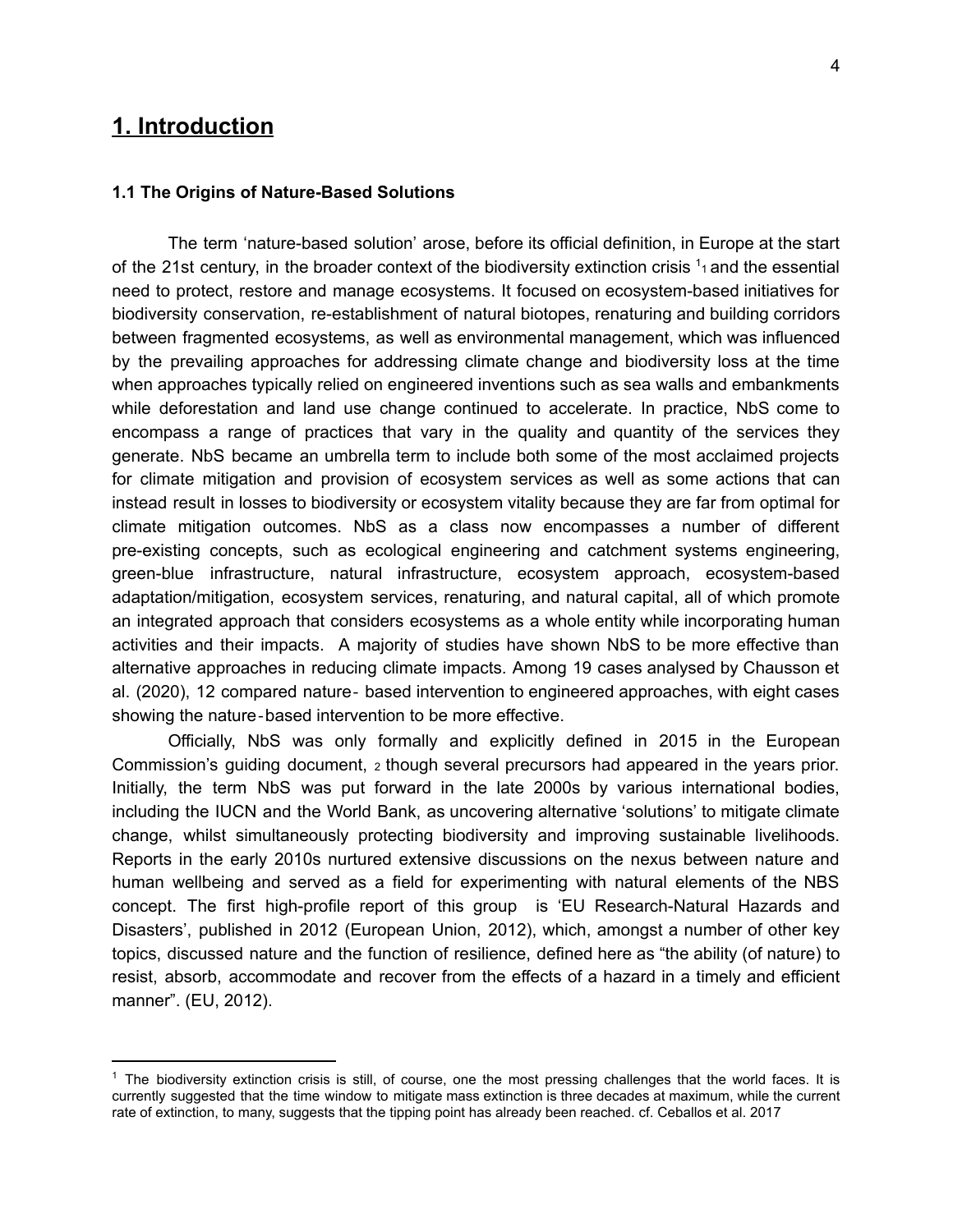In 2014, an important publication by the European Union, named "Biodiversity" (European Union, 2014), based on the concept that humans rely entirely on what nature provides, or ecosystem services, emphasised the importance of international collaboration and increased understanding of designing feasible action plans to slow down biodiversity loss both for its intrinsic benefits and for its benefits to humans. The more significant and consistent promoters of NbS from its early conception have included influential inter-governmental institutions such as the World Bank, the IUCN, and particularly the European Union.

Although the simplicity and width of the concept of NbS is certainly a strength, it has also been cause for general confusion as to what an NbS project should entail. Since 2015, NbS as cost-effective interventions to address biodiversity loss, and, increasingly, the climate crisis as well as both local and global social and economic challenges, have been extensively debated in political and scientific spheres, with the aim of solidifying the definition and conceptualisation of NbS as well as promoting it internationally.

The commonly referenced goals of NbS projects today include restoring and rebalancing relationships between nature and society, constructing and/or protecting resilient and adaptive natural ecosystems, protecting biodiversity, optimising ecosystem services and/or natural resources, more efficiently storing carbon (particularly in the context of forest-based projects, and with reference to carbon offsetting initiatives), revitalising and stimulating business and economy both locally and internationally, as well as improving quality of life, health, wellbeing, and inclusiveness.

In 2020, the European Commission's definition was updated to further emphasise that "nature-based solutions must benefit biodiversity and support the delivery of a range of ecosystem services" (EU, 2020), a statement which was reinforced by the IUCN (2020). <sup>2</sup> Nonetheless, there is still uncertainty as to what exactly 'counts' as an NbS, and the extent to which NbS represent a departure from existing concepts and practices. For the purposes of this methodology, NbS shall be defined as: *actions that are broadly categorised as the protection, restoration or management of natural and semi-natural ecosystems, or the creation of new ecosystems*.

Critically, NbS must deliver benefits both for biodiversity as well as for people, so that NbS can be distinguished from actions that benefit humans but destroy biodiversity, such as commercial forestry and recreational activities, or vice-versa. More recently, focus has been centred on the efficiency and sustainability of NbS, as well as their adaptation to local systems and their mitigation of various social, environmental and economic challenges (Thinknature, 2019).

The various types of NbS projects have been defined and categorised by a number of bodies. For example, the IUCN categorised NbS into 'ecosystem restoration approaches' (including ecological restoration, ecological engineering and forest landscape restoration), 'issue-specific ecosystem-related approaches' (including ecosystem-based adaption,

 $2$  The European Commission's influential 2015 document defines NbS as "solutions that are inspired and supported by nature, which are cost-effective, simultaneously provide environmental, social and economic benefits and help build resilience. Such solutions bring more, and more diverse, nature and natural features and processes into cities, landscapes and seascapes through locally adapted, resource-efficient and systemic interventions". See European Commission, 2015.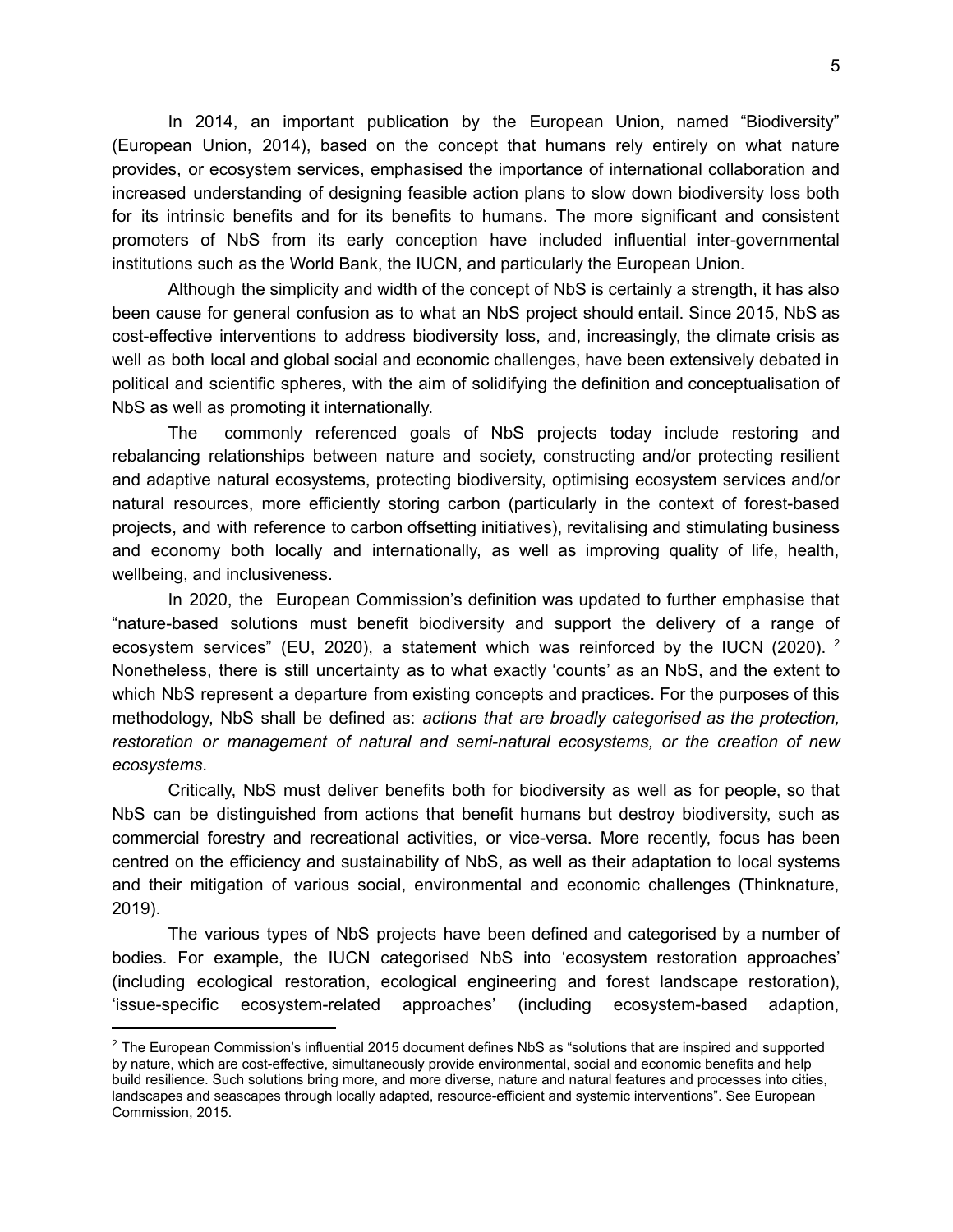ecosystem-based mitigation, and climate adaptation services), 'ecosystem-based management approaches' (including integrated coastal zone management and integrated water resources management), 'ecosystem protection approaches' (including area-based conservation approaches and protected area management) and 'infrastructure-related approaches' (including natural infrastructure and green infrastructure). Thinknature (2019) offers three types of NbS: 'Better use of protected/natural ecosystems', 'NbS for sustainability and multi functionality of managed ecosystems', and 'design and management of new ecosystems', all of which might be located in different ecosystems, have vastly different scales and incorporate any of the different facets to differing degrees.

Fundamentally, NbS consist of creation, management, protection, and improved use of any ecosystem type, aiming towards the provision of numerous benefits which, again, vary based on the nature of the project. The key factor in NbS projects of recent years is the establishment, protection or management of biodiversity in the identified ecosystem. Various types of NbS have been created to tackle particular UN SDGs as established by the UN 2030 Agenda for Sustainable Development (2015); for example, 'green investments' are linked to SDG 1 for tackling poverty, urban agriculture is linked to SDG 2 for ensuring food security and improved nutrition, natural water retention projects are linked to SDG 6 for the sustainable management of water, climate adaptation strategies can be also linked to SDG 7 for sustainable energy, vegetated roofs and pocket parks are linked to SDG 11 for sustainable cities and communities, afforestation of rural areas is linked to SDG 15 which aims at protecting, restoring, and promoting sustainable use of terrestrial ecosystems as well as SDG 13, and the creation of residential Green Corridors is linked to SDG 16 for the promotion of inclusive societies for sustainable development, as well as to SDG 3.

Forest-based projects are the most common types of NbS, and are most comprehensively discussed, researched, and highlighted within political contexts. Afforestation specifically accounts for 22 percent of the 64 adoption targets included in 30 National Determined Contributions (NDCs) within which NbS are directly included (Seddon, 2020), and by 2020, nearly half (41 percent) of the adaption components of NDCs more loosely referred to forests or woodlands as necessary ecosystems to protect and/or regenerate. This reflects, most evidently, the larger number of forest-related NbS projects from which a more extensive evidence base for their effectiveness in providing ecosystem services and storing carbon, particularly compared with grasslands, montane or marine habitats, which fewer studies have examined in as great detail. In practice, NbS have included established approaches such as ecosystem‐based disaster risk reduction, natural infrastructure, green and blue infrastructure, and forest and landscape restoration, as well as the more recently coined "natural climate solutions' (Griscom et al. 2017).

As an additional subset of NbS, ecosystem-based adaptation (EbA) is widely referred to as NbS which targets human adaptation to climate change. This is defined by the Convention on Biological Diversity (CBD) as "the use of biodiversity and ecosystem services … to help people adapt to the adverse effects of climate change" (Seddon, 2020). Examples include protecting natural wetlands and forests in upper catchments to reduce the impacts of flooding downstream; restoring mangroves and salt marshes to protect communities and infrastructure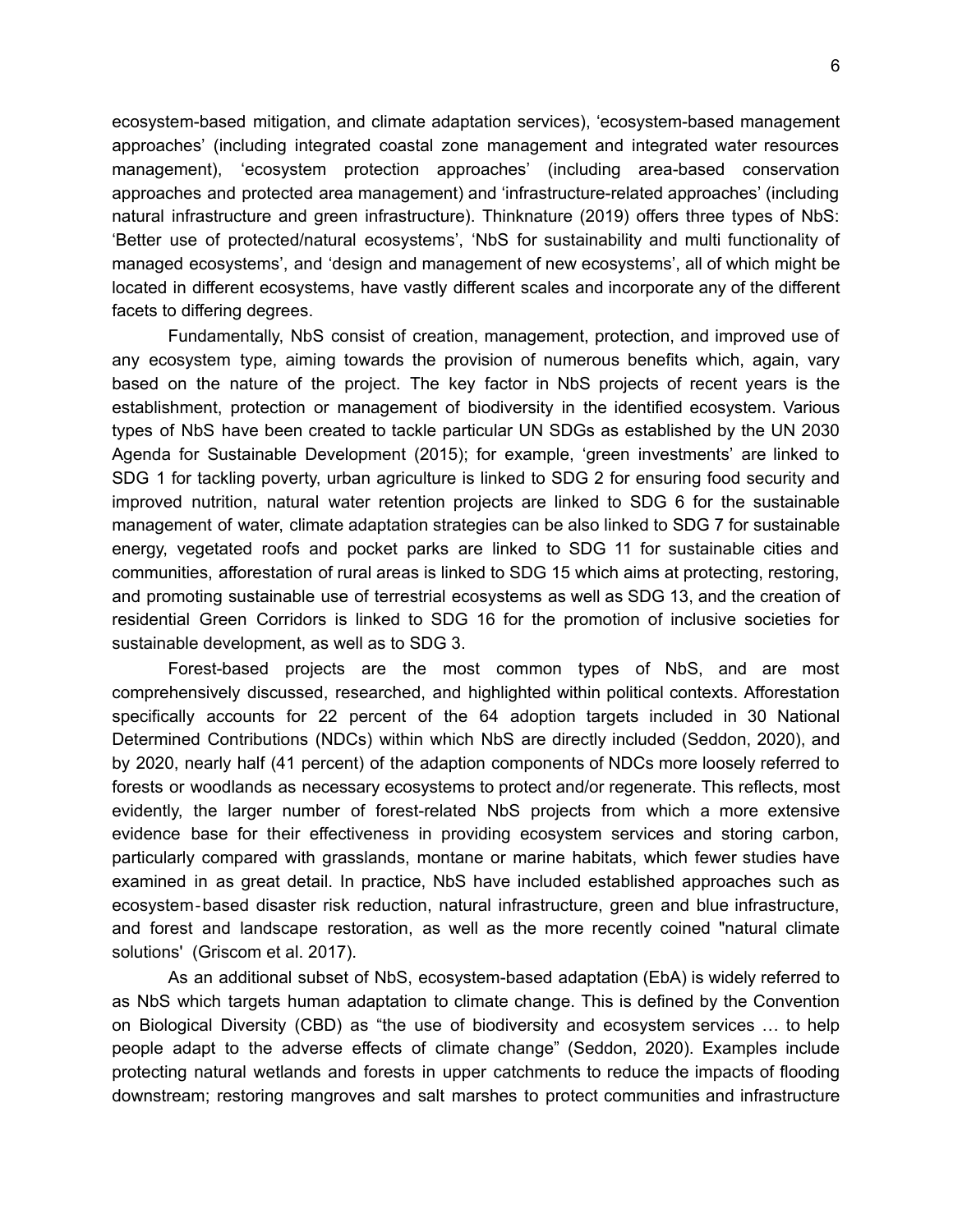from storm surges and to reduce coastal erosion. Restoration and protection of biodiverse forests are thus EbA strategies as ecosystem services and local alterations to climates as a result of the presence of forests can dampen the impacts of climate change in specific localities, but shall be referred to as NbS in this methodology nonetheless because the primary purpose of such projects is to aid in climate mitigation and various other benefits which are not exclusive to humans and their resilience to climate change.

### <span id="page-6-0"></span>**1.2 Nature-Based Solutions and Modern Policy**

As the evidence base for their efficacy strengthens, nature-based solutions are increasingly prominent in climate change policy, with their implementation debated as key to meeting global goals for climate and biodiversity. Of particular importance, the Paris Agreement of the United Nations Framework Convention on Climate Change (UNFCCC) recognises the importance of ecosystems for mitigation and adaptation. It calls on all Parties to acknowledge:

"the importance of the conservation and enhancement, as appropriate, of sinks and reservoirs of the greenhouse gases," and to "note the importance of ensuring the integrity of all ecosystems, including oceans, and the protection of biodiversity." (UNFCCC, 2015)

It then includes in its Articles several references to ecosystems, forests and natural resources; for example, Article 5.2 encourages Parties to adopt:

"…policy approaches and positive incentives for activities relating to reducing emissions from deforestation and forest degradation, and the role of conservation and sustainable management of forests and enhancement of forest carbon stocks in developing nations" (UNFCCC, 2015).

This evokes the approaches taken by NbS carbon offsetting projects. The prize for integrating NbS into NDCs and SDGs at every level is large; one report suggests that NbS projects alone could yield nearly a third of the emissions reductions needed, or close to 7 GtCO2 per year, by the end of the current decade (McKinsey report, 2021), mainly from avoided deforestation and ecological destruction, but also from reforestation and increased sequestration across many ecosystem types. In the 2019 UN Climate Action Summit, NbS became one of the most discussed topics as an effective method to combat climate change. Following the summit, a "Nature Based Solution Coalition" was created, which included dozens of countries led by China and New Zealand.

The extent to which the rapidly increasing interest in NbS from political and public bodies has translated into high-level national intent cannot be quantified definitively, but a comparative study analysed the prominence of NbS in NDCs submitted to the UNFCCC by signatories of the Paris Agreement (Seddon, 2020). The study found that two-thirds of all NDCs now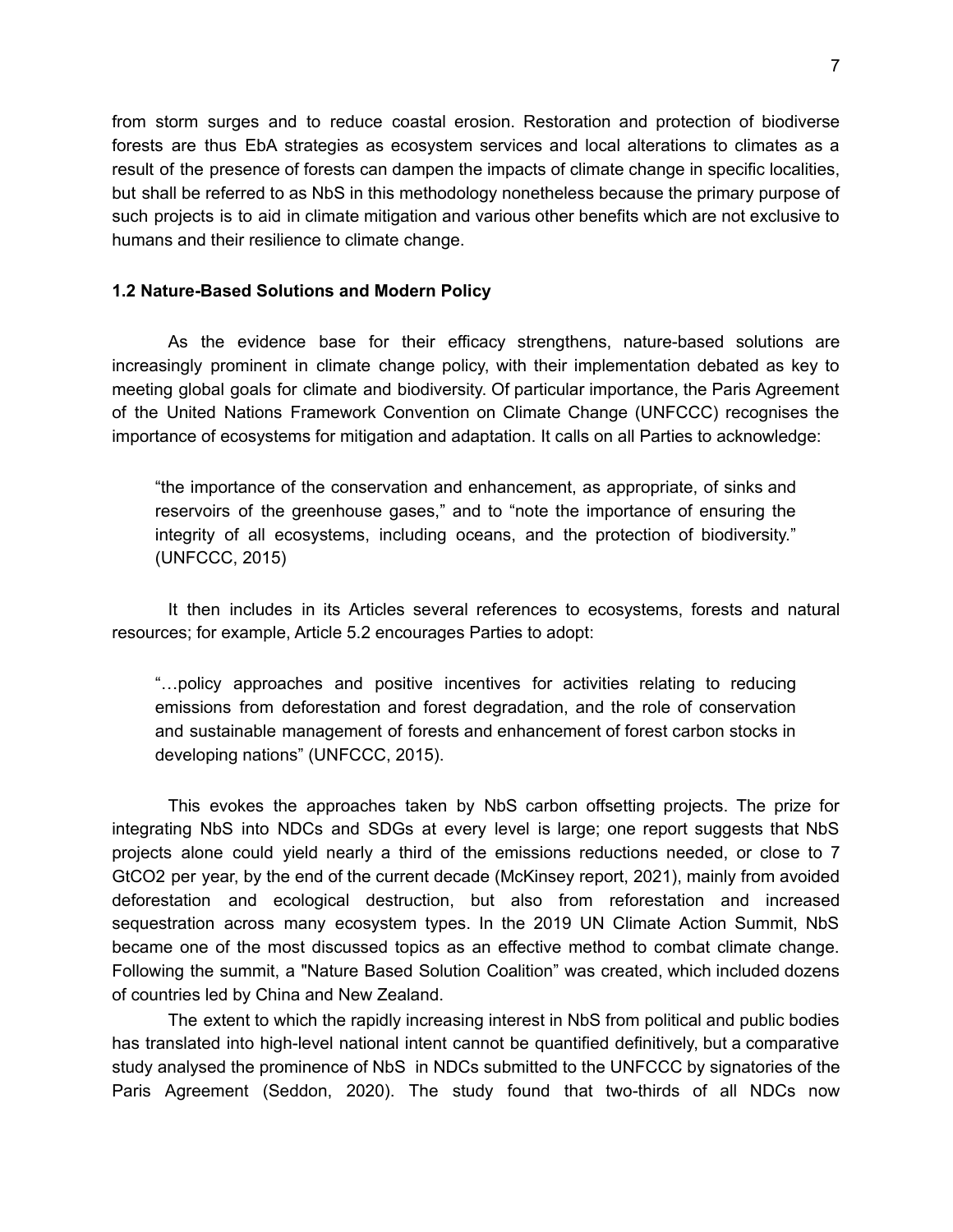acknowledge, at the very least, that ecosystems are vulnerable to climate change, with varying degrees of specificity in how climate change impacts biodiversity, its consistency, limitations and geographic distribution. The protection of ecosystems from climate change and direct human impacts such as land-use change is a declared motivation for adaptation planning in 63 percent of NDCs, and was the fifth most frequently mentioned intended outcome of adaptation planning. While some nations aim to address ecosystems directly through a number of declared strategies to optimise their innate value, others instead explicitly state that protecting ecosystems is for the benefit of human communities; for example, Cambodia's main national development priority, enshrined in the National Strategic Development Plan (NSDP) for 2014-2018, calls for: "promoting and improving the adaptive capacity of communities, especially through community based adaptation actions, and restoring the natural ecology system to respond to climate change". (Food and Agriculture Organisation of the United States, 2015)

In total, Seddon found 104 nations which include NbS and/or conservation actions in the adaptation components of their NDCs, with 77 nations including them in both adaptation and mitigation components and 27 nations including them as part of their mitigation plans only. 66 percent of all signatories to the Paris Agreement have thus articulated intentions of working with ecosystems, in one form or another, to address the causes and consequences of climate change. Many of the 104 NDCs that include NbS actions still lack clear, actionable targets for the role of NbS; in total, only 30 of the 104 provide measurable or context-specific targets, with the remainder providing only broad and ambiguous goals, which leaves an uncertain future for NbS in terms of their actual implementation and what can be achieved with their wide scale adoption.

Nevertheless, funding for NbS is increasing rapidly among many countries; in the US, for example, a recent report found that approximately \$US133 billion per year currently flows into NbS, mostly through public funding (UNDRR, 2021). Of the public funds, which total \$US 115 billion/year, over a third is invested by national governments into protection of biodiversity and landscapes, nearly two thirds of that sum spent on forest restoration and peatland restoration, as well as agriculture, water conservation and natural pollution control systems (State of Finance for Nature, 2021). In the US, it is estimated that investment in NbS might at least triple by 2030 and increase fourfold by 2050, if they continue to be positioned as central to mitigating the anticipated effects of climate change.

Despite their growing popularity, NbS are not equally appreciated across the world. National intentions to incorporate NbS for climate change adaptation vary by level of economic development, region, and ecosystem type, with NbS projects increasingly identified as viable and significant strategies to tackle the climate crisis amongst low-income nations. As opposed to high-income nations, a high proportion of the world's poorest countries; 28 of the 30 nations classified as 'low income' by the World Bank, now ostensibly include NbS as an adaptation tool in their NDCs (Seddon, 2020). All except for 4 of the 47 'least developed' nations, classified by the same parameters, include NbS too, whereas only 9 of the 34 'high-income' nations directly include NbS, and none of the Annex 1 nations include NbS in the adaption component of their NDCs.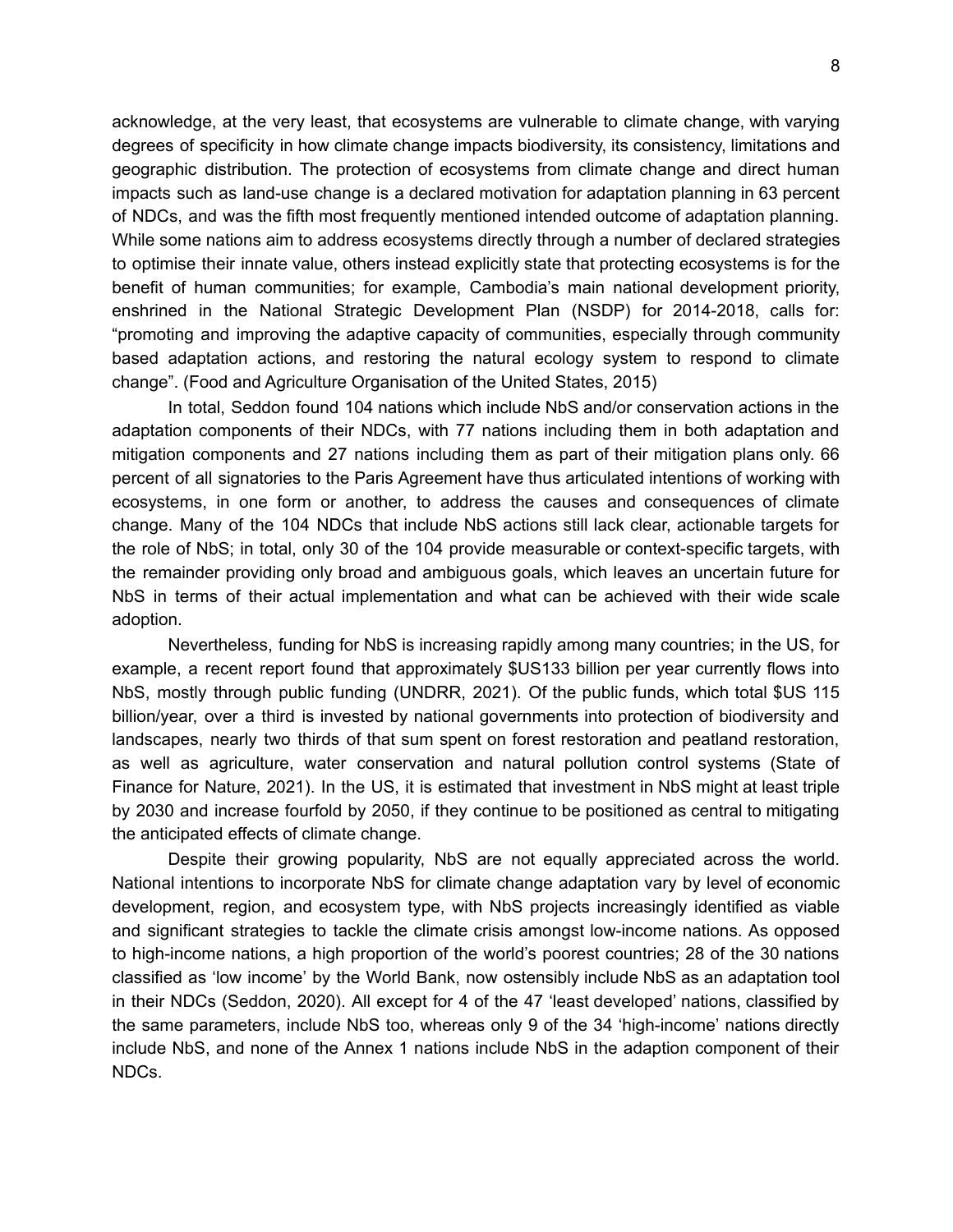The most obvious explanation is that the world's poorest nations, given their more direct associations with the most severe socioeconomic and environmental impacts, at least initially, of climate change, require more urgent and efficient adaptation and mitigation action. Similarly, the discrepancy reflects the larger dependency of the poorest nations on their natural resources and thus the need to protect them. Finally, like the carbon offset projects previously discussed, the economic costs of implementing NbS are comparatively lower and more readily actionable than alternatives to them.

Although high-income nations have not overtly, at least until recently, relied on or adopted NbS for their ecosystem services or climate-related benefits to the same extent as lower income nations, the prioritisation of ecosystem and biodiversity establishment has been bolstered considerably by recent political and academic support in the First World.

The potential of NbS to address the climate crisis is increasingly gathering political and public traction. For example, all in 2019, NbS were highlighted in the Intergovernmental Science- Policy Platform on Biodiversity and Ecosystem Services (IPBES) Global Assessment (IPBES, 2019), the Global Commission on Adoption Report (Global Commission on Adoption, 2019), and the Climate Change and Land Report of the Intergovernmental Panel on Climate Change (IPCC, 2019). At the 2019 UN Climate Action Summit, NbS were included as one of nine key action tracks, with the UN and other national governments declaring their endorsements for NbS.

The extent to which NbS will be incorporated more directly into NDCs, and the extent to which they are acknowledged for both their benefits and carbon storing abilities, remains to be seen. However, current trajectories suggest that NbS projects will far outweigh those which currently exist in only a few years. A prevailing lack of synthesis of the evidence on the effectiveness of NbS for climate change mitigation in comparison with alternative approaches needs to be addressed too, as existing evidence is scattered across disciplines in the physical, natural, and social sciences and is thus not easily accessible to policymakers and decision‐makers. A rigorous scientific evidence base is crucial for development of policy and practice on NbS, including further identification of synergies and trade-offs and how they vary across different project types, locations and scales.

# <span id="page-8-0"></span>**2. The Benefits of Nature-Based Solutions**

### <span id="page-8-1"></span>**2.1 Biodiversity, Ecosystem Services and Sustainability**

Despite a lack of overarching systematic evidence, nature-based solutions, particularly large-scale projects, are widely recognised as capable of providing considerable ecological benefits, such as protection of habitat and species biodiversity, soil and water quality, which in turn entail considerable ecosystem services and ecosystem resilience and longevity. NbS projects, for example, have proved successful in protecting against soil erosion and promoting soil health in cases both where this was the prime objective as well as where it represents just one of many co- benefits.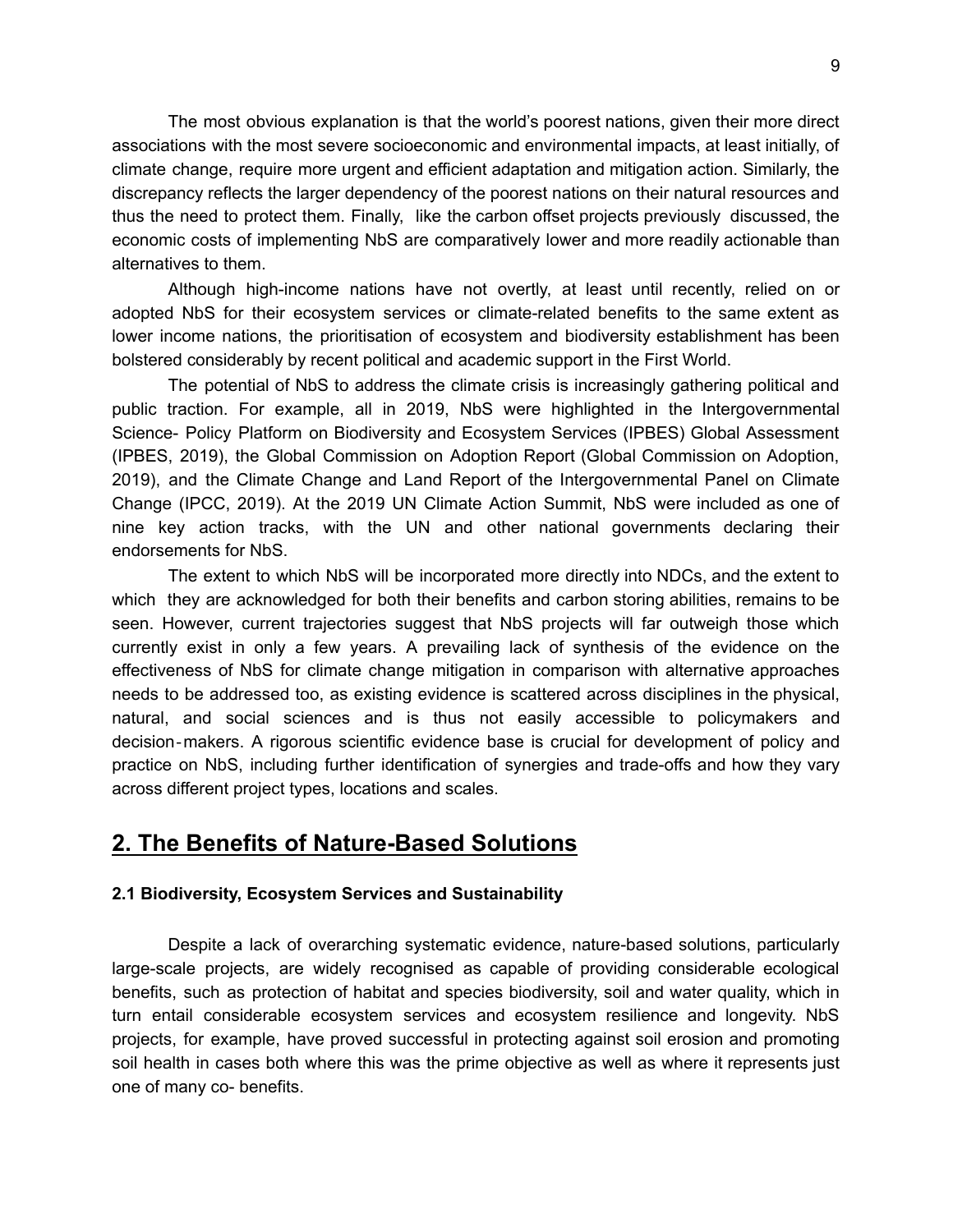In China, a combination of afforestation, reforestation and conservation of existing natural forests over 25 years in the Poyang Lake basin halved heavy soil erosion while increasing net carbon sequestration five-fold and net income for local farmers six-fold (Huang et al., 2012). On the Loess Plateau in Northwest China, the restoration of natural shrubland vegetation reduce soil erosion to a far greater extent than low-diversity tree plantations (Jia et al., 2017). This shows the importance of analysing the suitable NbS for specific locations, as soil health can be impacted variously by the presence of different vegetation in different locations; here, soil health was aided by shrublands, whereas in the UK soil health is often more favourable in forested regions.

An influential study produced last year outlined the various ecological and climate mitigation impacts of NbS projects (Chausson et al., 2020), and displays that forest-based NbS have proved largely beneficial in their contribution to reduced soil erosion, biodiversity and ecosystem services. By creating the first global systematic map of evidence of the effectiveness of NbS for contributing to climate mitigation and combating the climate impacts on people and economic sectors, the study catalogues evidence by geographic position, national income group, ecosystems, and type of NbS intervention. In this process, a number of synergies and trade-offs were detected between climate mitigation and ecological l outcomes by analysing various studies which discuss nature-based interventions (in essence NbS before the term had been explicitly defined) published across 168 academic journals in a 30 years span from 1988 to 2018.

The great majority of the analysed studies are quantitative and use biophysical measures. Overall, 34 percent of studies reported on the ecological outcomes of interventions, including effects on plant or animal species populations, diversity of species or habitats, community composition, or habitat quality. Quantitative assessments measured changes in ecological parameters from species to ecosystem scales, including measures of diversity, richness, function, cover, structure, abundance, and indices of ecological resilience. About half of the studies report positive outcomes in relation to ecosystem creation and protection, whereas, in terms of ecosystem creation projects, which are most commonly associated with afforestation or reforestation, only approximately 20 percent reported negative impacts from such projects.

The vast majority of these negative effects were associated with the issue of water availability and/or water quality, even in regions not necessarily experiencing frequent climate hazards, causing trade-offs between water supply and other ecosystem services. However, in all, negative effects were rarely reported independent of correlative positive impacts on, for example, reduced soil erosion, biomass cover, reduced flooding and biodiversity. Mixed ecological outcomes were reported by about a quarter of the studies, and occurred when intervention impacts caused leakage in different locations; for example, when the displacement of drivers of deforestation led to relocation and thus ecological damage elsewhere.

It must also be acknowledged that most of the evidence gathered in this study was reported from large-scale afforestation politics in China, such as the Grain for Green Program, which does not explicitly incorporate biodiversity and its benefits, using primarily fast-growing non-native species which have been shown to reduce water supply and have resulted in a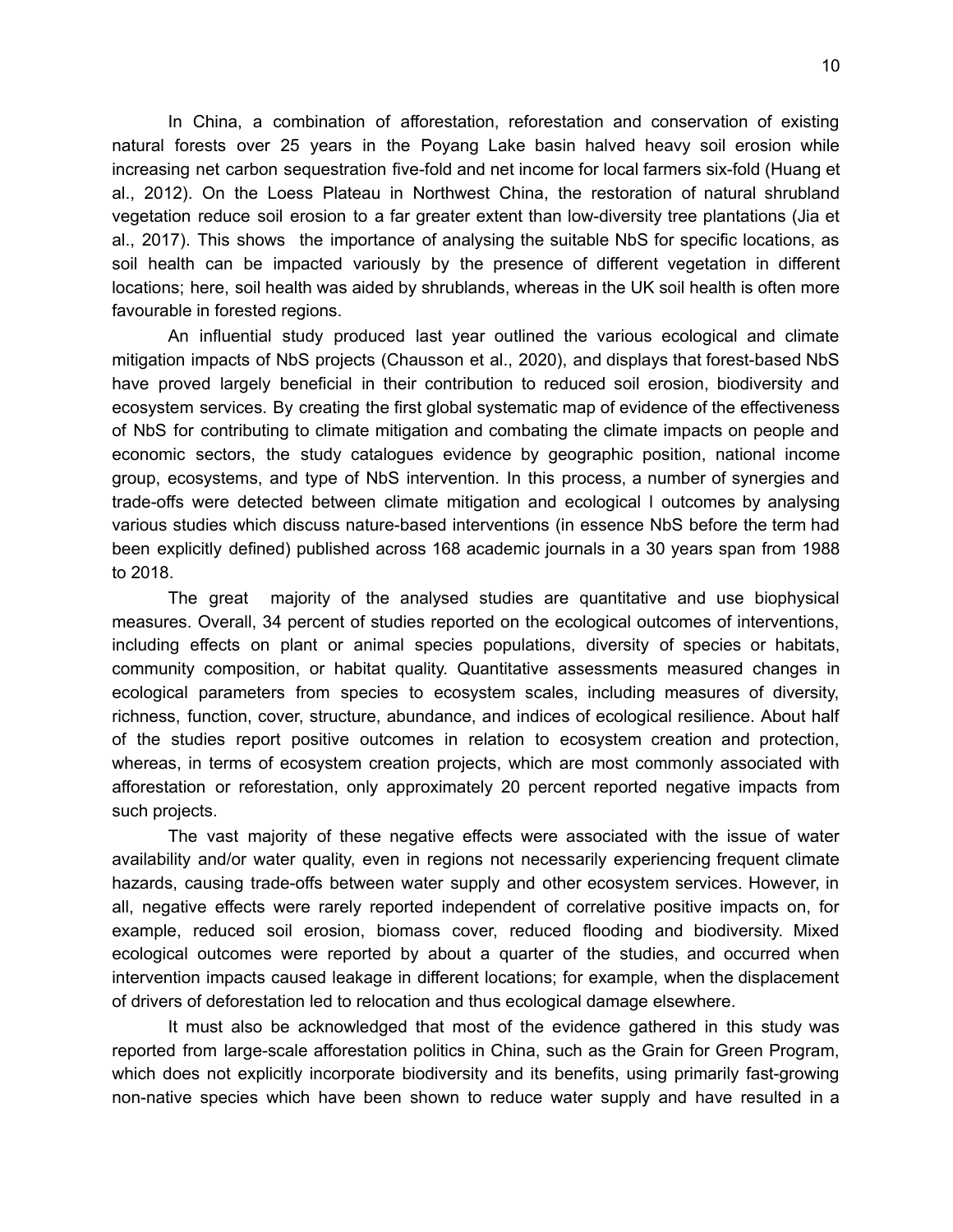decrease of 6 percent in active forest cover. Accordingly, despite the general positive outcomes outlined, it is likely that the study undersells the positive ecological benefits of the most effective NbS performed today.

NbS have proved successful in contributing to protection against climate and diseaserelated risks with projects targeting various ecosystem types; for example, restoring and protecting coastal ecosystems can defend against flooding, storm surges and sea-level rise, while restoration and protection of forests and wetlands can improve water security, and reduce risk of floods, soil erosion and landslides (Chausson et al., 2020).

Agroforestry, or nature-based agriculture including the partial rewinding and growth of trees, can increase the resilience of food supplies to pests, diseases and climate extremes, and, as reported by a considerable influx of studies in recent years, urban NbS are capable of aiding in reducing of the Urban Heat Island effect, and contributing to flood mitigation (Marando et al., 2019), although mottled concerns for increase of fire risks have been raised (Thinknature, 2019). Creation of semi-natural water bodies and networks is considered effective to prevent and reduce fluvial and pluvial flooding, coastal flooding, landslides and drought (Browder et al., 2019). Providing protection and enhancing the world's most vulnerable ecosystems is also a task undertaken by NbS, including protecting against dredging of the sea floor, logging, drainage and infrastructure development, which all contribute considerably to reduction of global carbon stores (Tan et al., 2020).

The frequency and intensity of extreme weather events is likely to reduce the functionality and effectiveness of NbS (at least in their present capacity) in the long-term, decreasing the capability of NbS to cope with risk and to deliver benefits (Gómez-Martin et al., 2020). Even if measures to limit temperature increase to 1.5 ºC are successful, some impacts, such as sea-level rise, it is argued, will continue to increase due to the longevity of climate system feedback.

In order to reduce the impacts of climate change on the functionality of NbS, the necessity for NbS projects to be established and to adapt with longevity and resilience in mind, as well as to optimise climate mitigation benefits, is therefore also critical. The sustainability of landscapes is strongly influenced by biodiversity, as functional resilience to stressors such as climate change, invasive species and new pathogens is strongly determined by the connectivity of ecosystems and diversity at multiple trophic levels. Connectivity of similar ecosystems across landscapes enables recovery of disturbed habitats by smoothing the dispersal from surrounding intact areas. Connectivity also allows species to follow their preferred ecological niches across the landscape in response to changing environmental conditions, such as climatic drying or damage to soil health.

While biodiversity boosts the delivery of many ecosystem services in the short term, it also supports the health and resilience of ecosystems in the long term through its ability to build resistance to or quickly recover from perturbations. In the short term, more biodiverse ecosystems have greater productivity in biomass, species diversity and density, and, in general, a higher level of ecosystem service provision (Cardinale et al., 2012). The diversity of species, and their various ecological traits and genes contained within communities of plants or animals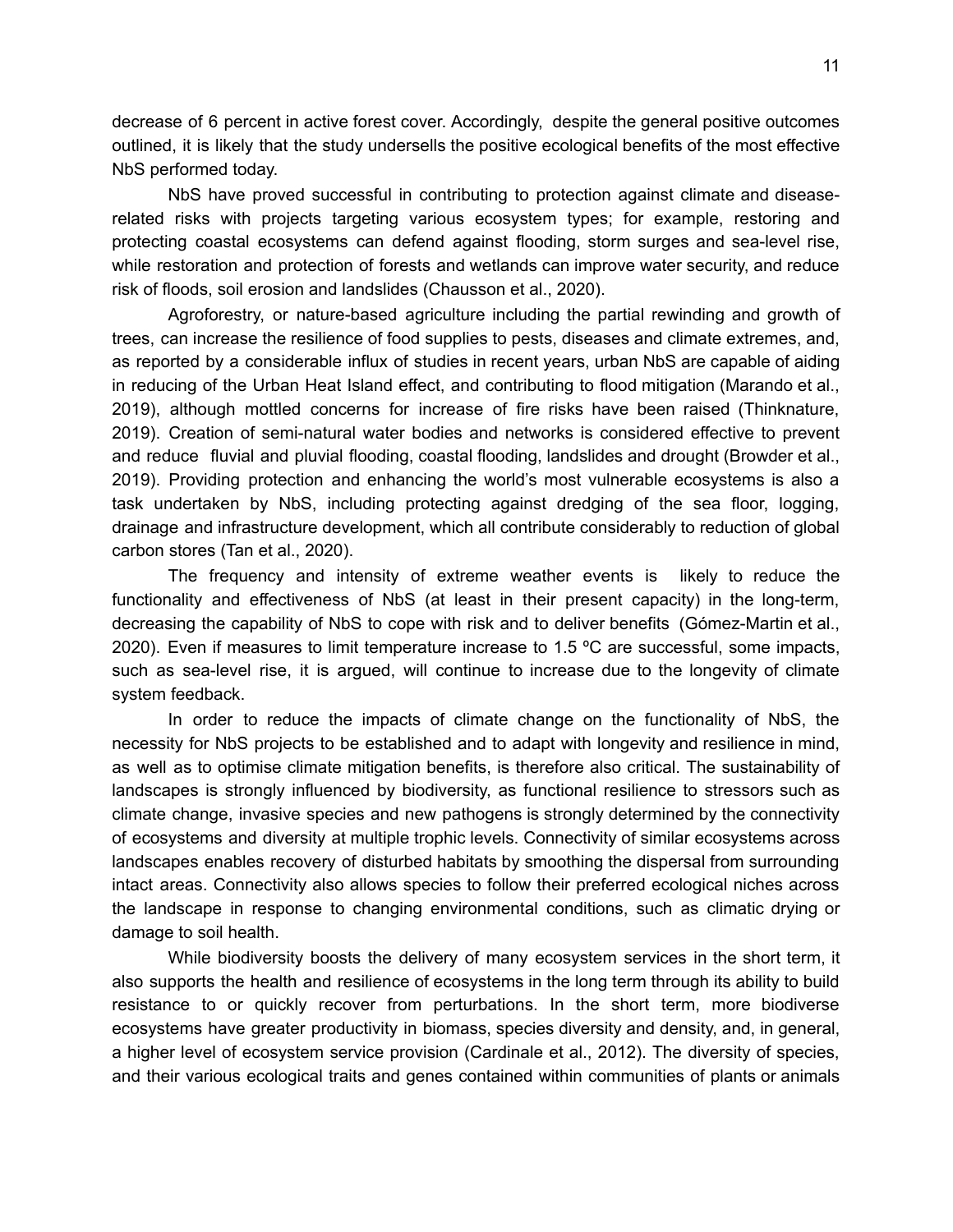acts as insurance against disturbance factors that target individual species or locales, such as diseases and climate change (Alvarez et al., 2019).

It is strongly evidenced, for example, that mixed species forests with high biodiversity indexes have more stable carbon stores during climate extremes, including fires, compared with species-poor forests and monoculture plantations (Osuri et al,. 2020). Biodiversity can also increase crop yields by enhancing soil health and the extension of growth periods (Bender, Van der Heijden, 2015). In order to achieve biodiversity in NbS projects based in forest landscapes, it is widely acknowledged that forest-based NbS projects benefit from the favourable selection of tree species suitable to the regions in which projects are located.

Undesirable trade-offs are more present within projects which select unsuitable and exotic species. For example, systematic global review by Smith et al. (2017) noted that water supply trade-offs were apparent mainly for plantations of fast-growing non-native species, such as pine and eucalyptus, in water‐scarce regions, while native broadleaved forests in temperate regions, such as the UK, tended to have benefits for water supply by improving infiltration. Maintaining healthy ecosystems which can continue to deliver ecosystem services in NbS projects thus requires the explicit design of forests, or indeed any ecosystem involved, to protect and enhance biodiversity.

### <span id="page-11-0"></span>**2.2 Social and Economic Co-Benefits**

Social and economic benefits, among others, are similarly tied to the multi-functional conceptualisation of NbS. With NbS, healthy, resilient and diverse ecosystems (whether natural, managed or newly created) have been evidenced to provide solutions for the benefit of societies, addressing both climate change and biodiversity loss while supporting sustainable development, the regeneration and improvement of wellbeing in urban and rural areas, increasing sustainability of produced goods and energy use. As such, a large part of the appeal of NbS is their potential to address multiple SDGs simultaneously by harnessing a range of benefits, as evidenced by a rapidly growing range of studies which promote their provision of a wide range of benefits.

A 2020 study analysed the potential of NbS to deliver co-benefits while simultaneously reducing the negative effects of various hazards, hypothesising that enhancing the understanding of the social, economic and environmental factors of the system, including mutual influences and trade-offs, could improve the decision-making process and thereby enhance the capability of NbS to contribute to the achievement of the SDGs (Gómez-Martin et al., 2020). In this study, an NbS is only considered effective if the delivery of environmental, social and economic co-benefits is present and balanced, with minimisation of undesirable trade-offs, meaning that if the increase of a certain co-benefit decreases the delivery of other co-benefits, the effectiveness of this NBS will be reduced. Overall, most studies report at least one broad benefit of NbS in addition to the effect on climate impacts, though few provide in-depth assessments of the social, ecological, economic and climate mitigation outcomes all together. Only 18 percent of studies recorded by Chausson et al., (2020) reported social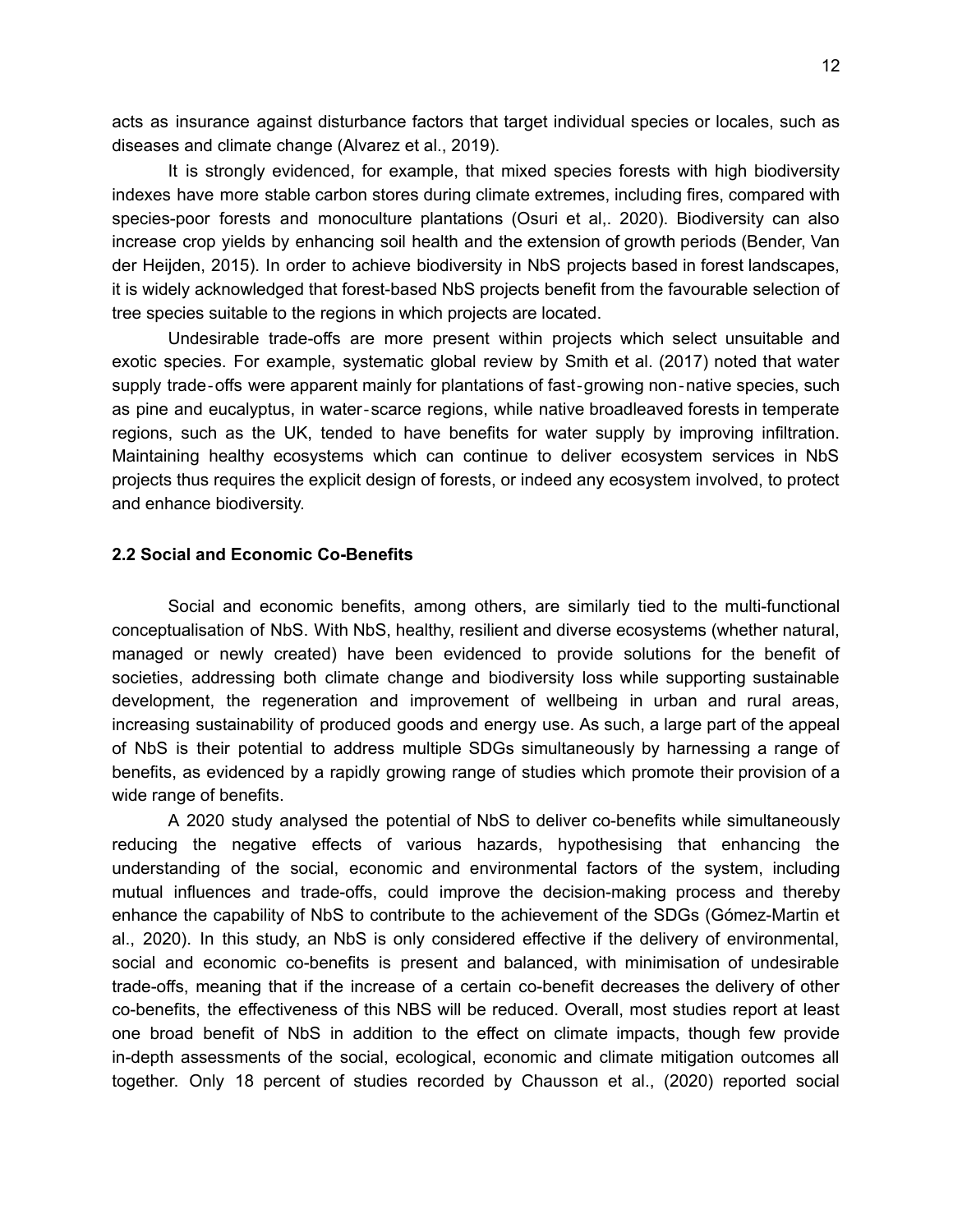outcomes of NbS explicitly linked to a specific group of people, and 29 percent reported the economic costs or benefits.

Despite the limited number and scope of such studies, they often report more synergies than trade-offs between the co-benefits found in NbS projects, including climate impacts and broader ecological, social, and climate change mitigation outcomes. Of those which report positive social impacts, quantitative measures are commonplace, and include assessments of different aspects of social vulnerability including adaptive capacity or social sensitivity, employment, equity, or the number of site visits as an indicator of recreational health benefits.

It must also be noted that just because co-benefits have not been examined n in many studies does not mean that benefits or "co-benefits" are absent. Various complex trade-offs and synergies exist which are near impossible to detect, and the limited scale of studies often denotes the reluctant or deliberate leaving out of evidence through limitations to measurement capabilities, time, funds or resources.

Nevertheless, the reporting of social outcomes and economic costs/benefits was particularly prevalent in studies from lower-income nations, perhaps highlighting the elevated capabilities of NbS to facilitate social and economic development in poorer regions of the world. It is widely suggested that NbS have and can foster capital flows, in particular, to forest-rich countries in the Global South in support of sustainable development, with one report suggesting that capital flows greater than \$100 billion, providing a considerable incentive for the further growth of NbS (McKinsey Report, 2021).

With all NbS, the potential for job creation and increased monetary value of produced goods in production-based projects, such as agroforestry, can provide economic benefits to participants wherever the projects are located, whether in the Global South or Global North. A report by the British Ecological Society (2021) highlights the ability of NbS, in the wake of the COVID-19 pandemic, to stimulate 'green' employment in the short term while supporting sustainable economic growth in the medium term, forming a critical part of renewed investment in economic recovery, and offering sources of income and security which will prove resilient to future stressors as well as climate extremes. In a particularly optimistic estimation, the total social value of carbon requested in the woodlands of the UK is valued at £UK239 per hectare per year, far greater than expected returns for timber production, and NbS is emphasised for its potential role in increasing the value and scale of social benefits. To achieve this, state investment as well as changes in legislative and policy architecture to encourage private investment, both within the UK and around the world, is required, and markets beyond corporate social responsibility must be identified and developed. There is considerable promise in this regard, however, as the acceptance and performance of NbS continue to grow.

In the European Commission's 2015 report titled "Towards an EU Research and Innovation Policy Agenda for Nature-Based Solutions & Re-Naturing Cities" (European Commission, 2015), the variety of environmental, social and economic challenges facing humanity which NbS can address are comprehensively outlined. Among key ecosystem regeneration and climate mitigation factors, the improvement of wellbeing, enhancing sustainable urbanisation and local economic development are all discussed.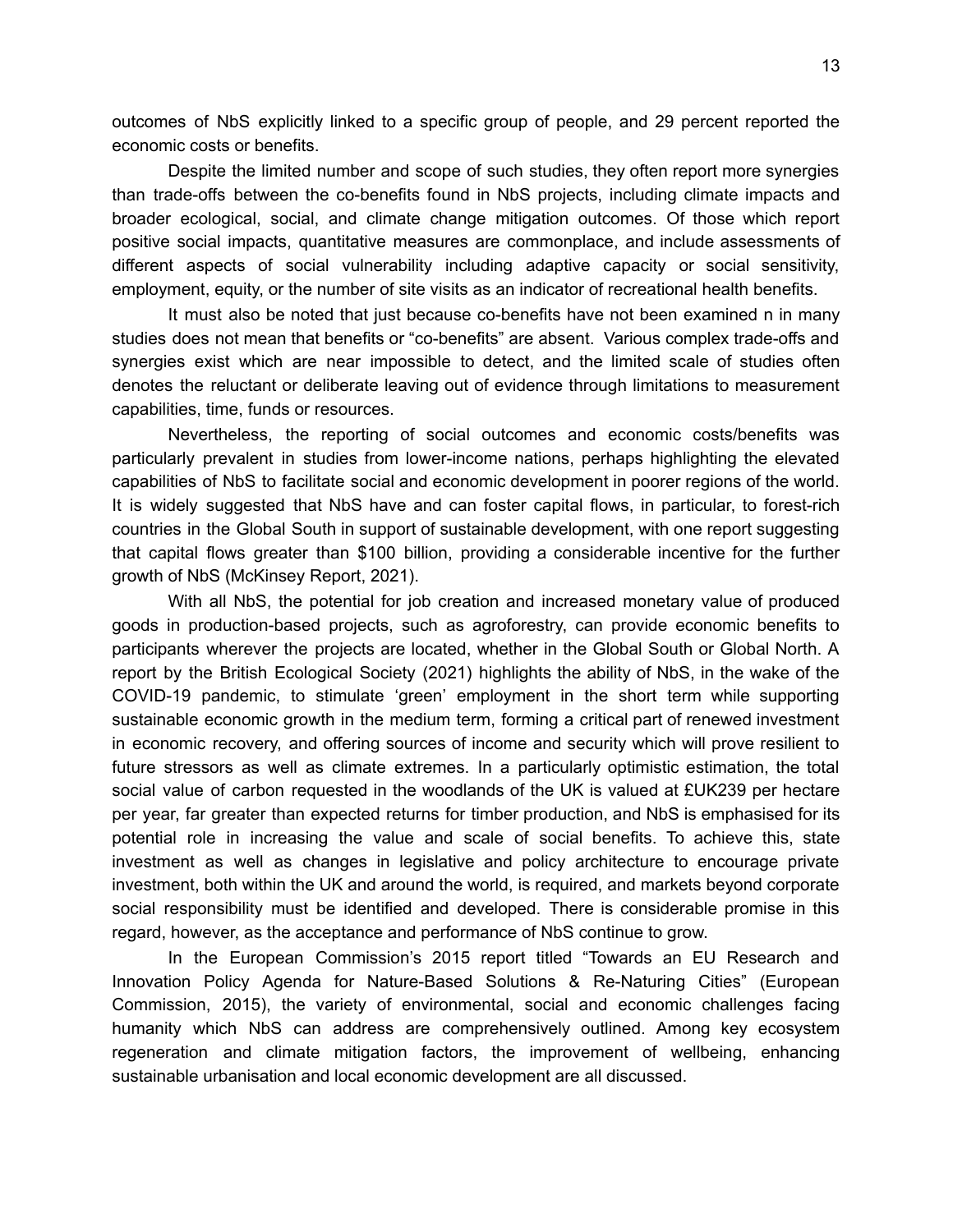Among potential social benefits of NbS are availability of food and water security, livelihood diversification (e.g., provisioning of non‐timber forest products such as medicinal plants and building materials), recreation opportunities, employment, capacity building and empowerment, social cohesion, or issues of equity, discrimination and conflict. Through NbS, and through the enhancement of natural ecosystems, cultural ecosystems might also be enhanced; for example, more species‐rich green spaces have been shown to support greater personal physical and mental wellbeing, as a comprehensive amount of local vegetation is an efficient strategy to improve health and quality of life in urban and rural areas with the creation of a variety of attractions, restorative environments and aesthetically inspiring multi sensory landscapes. Also, more visitors are attracted to protected areas with more habitat types and threatened species and/or higher species richness (Siikamäki et al., 2015).

In cities, the presence of nature results in numerous wellbeing and health benefits; Aerts et al., (2018), for example, list a wide variety of evidence-based impacts, such as stress reduction, amelioration of depressive symptoms, and mood improvement while living in close contact with nature. Such contact reduces chances of getting cancer, obesity and type 2 diabetes, as well as boosting our immune systems and helping to avoid allergic symptoms.

Focusing on children, natural places and green spaces provide a great source of stimulation and entertainment. Some studies emphasise that playgrounds with natural elements are preferred over other kinds of playgrounds (Thinknature, 2019, p.67). As such, NbS can contribute to mental recovery in the context of the COVID-19 pandemic by creating restorative spaces to offer physical and mental relief and enhance community cohesion. The provision of spaces for recreation and its creation of links between natural ecosystems, particularly forests, and mental health, is well recorded. Perhaps as a result, the fairly instinctual logic which lends a sense of compulsion to this concept, the term "biophilia" was coined, and was popularised by biologist E.O. Wilson in the early 1980s as shorthand for the idea that humans are innately drawn to and require a connection with nature to live healthy, fulfilling lives. The theory of biophilia is grounded in real science. Studies show that greater access to nature [reduces](https://www.nature.com/articles/s41598-019-46099-7) stress, lowers levels of [anxiety](https://www.sciencedirect.com/science/article/pii/S0264275120313378?via%3Dihub#bb0345), and [increases](https://citeseerx.ist.psu.edu/viewdoc/download?doi=10.1.1.1066.3149&rep=rep1&type=pdf) cognitive function.

The necessity of spending time among nature became particularly apparent during the recent pandemic as more people spent time in nature benefitting from its restorative effects. Researchers also found that Chicago public housing residents who lived in buildings closer to trees and grass experienced a reduction in [aggressive](http://www.austintexas.gov/sites/default/files/files/Planning/City_Arborist/Aggression_Article.pdf) behaviour influenced by noise, crowding, and safety concerns (Prow, 1999). Adding greenery to urban spaces offers a myriad of environmental benefits. Urban tree [canopy](https://www.nrpa.org/globalassets/research/nowak-heisler-research-paper.pdf) and [green](https://www.epa.gov/heatislands/using-green-roofs-reduce-heat-islands#costs) roofs improve air quality, reduce the urban heat island effect, and lower carbon emissions; rain [gardens](https://link.springer.com/article/10.1007/s11355-016-0309-3) manage stormwater; bird [feeders,](https://www.freshcoastguardians.com/application/files/4315/5386/6421/MMSD_Urban_Biodiversity_Plan.pdf) butterfly gardens, and the addition of native species and [wildflowers](https://www.freshcoastguardians.com/application/files/4315/5386/6421/MMSD_Urban_Biodiversity_Plan.pdf) enhance urban biodiversity. Despite concerns of the conflation between 'green spaces' and inherent virtue being an essentially western concept with long historical roots, the inclusion of green spaces is nevertheless net positive in their environmental impact and should not necessarily be ousted as the symbol of an ideal, modern urban life. NbS, in this capacity, have the ability to reduce the degree to which individuals and societies are affected by various stressors, including climate change, and their related impacts, through providing a range of social benefits.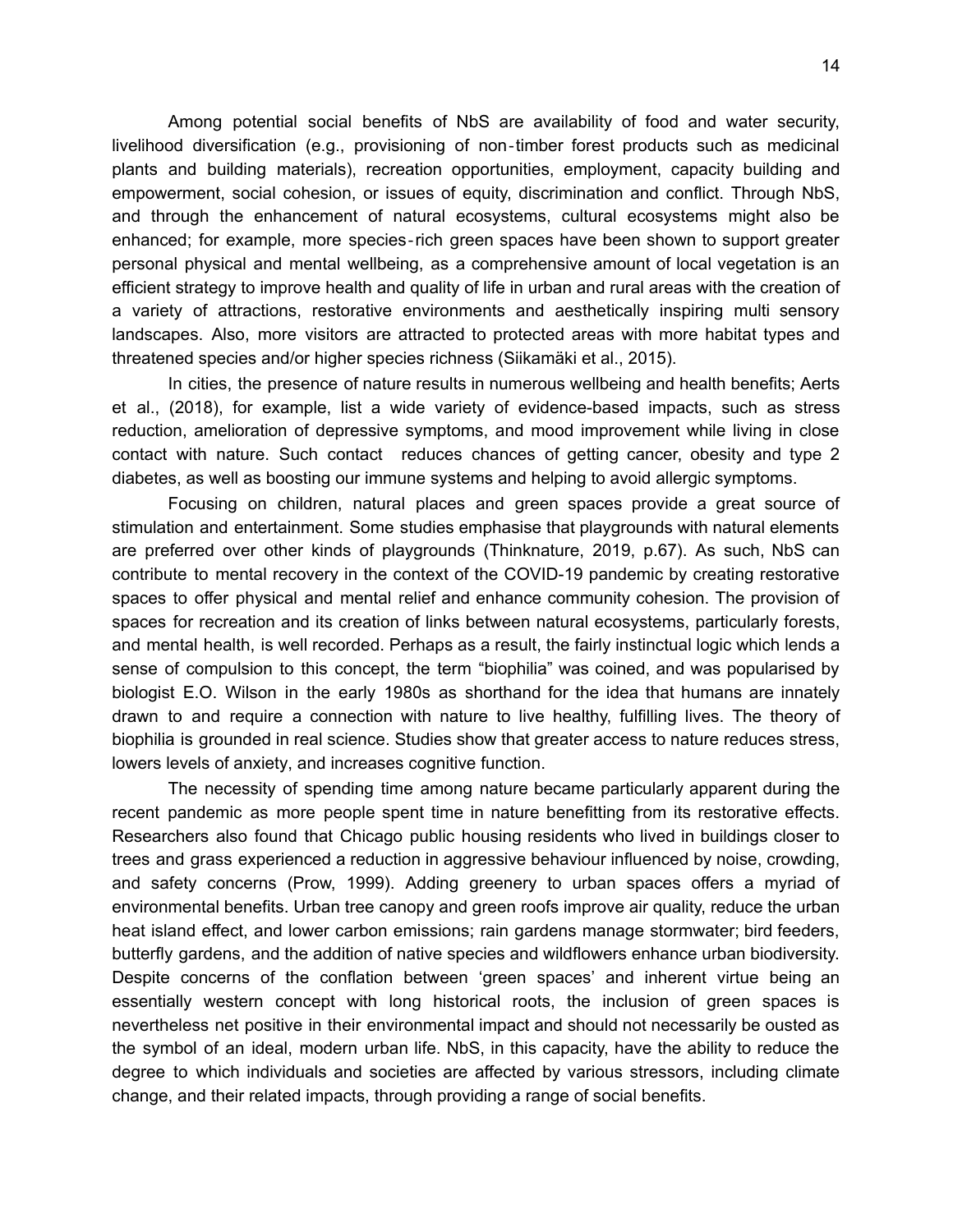### <span id="page-14-0"></span>**2.3 Inclusivity**

The long-term effectiveness of NbS in delivering co-benefits is now increasingly seen as at least partly dependent on the socioecological context in which NbS are applied, meaning that the identification of unnecessary potential trade-offs, for example the increase of carbon sequestration resulting in reduced biodiversity or the increase in resource productivity resulting in decreased social access and cohesion, is necessary in planning stages of the project. The analysis of social trade-offs has often been lacking in past projects; for example, in Kenya, establishing conservancies on grazing lands diversified income sources for landowners from wildlife tourism, but non-conservancy members and the landless, particularly women, were not eligible to receive tourism payments and were negatively impacted by livestock grazing restrictions imposed by the conservancies (Chausson et al. 2020).

In order to increase the likelihood of attaining the social benefits of NbS, it is crucial that local communities are at the heart of projects, because working with local people encourages successful and more sustainable outcomes for the project, while providing social benefits to the community by creating employment in land preparation and enhancing management and rate of project implementation, while providing opportunities to co-learn and develop other sustainable NbS- related enterprises.

It is also important to consider the kinds of social relations that are required to shape a project's decision-making processes, as well as prioritising and identifying the predicted social outcomes while planning a project. Inclusivity in NbS governance has been found to redress inequalities in access to the benefits of projects, with overall positive outcomes arriving when the dominant views about what the project is and whom it serves are acknowledged, as well as when recognising differences in how people connect to and value 'nature' (Tozer et al. 2020).

An emerging research agenda has sought to resolve whether and how NbS, in particular urban NbS projects such as the 'greening' of cities, might actually reinforce existing inequalities or lead to new forms of social exclusion and gentrification. For example, it is debated whether creating 'hypermodern' NbS in affluent urban areas creates new expectations for the socioeconomic stratification of access to urban nature and thus commodifying, at high value, urban-based climate mitigation. Similar debates have occurred around topics such as access to electric or hybrid vehicles, sustainably-sourced foods and sustainable fashion.

To mitigate the further socioeconomic division of NbS and of climate action in society more generally, it is necessary that governance processes support more equitable distribution of secured and long- lasting access to both urban nature and land, as well as more diverse perspectives on which kinds of socio-nature are seen to have value, for whom, in diverse urban contexts. In projects located in the developing world, it has also been stressed that NbS must also be implemented with the full engagement and consent of Indigenous Peoples and local communities in a way that respects their cultural and ecological rights (Seddon et al. 2021), where some NbS projects have gone ahead with worryingly little acknowledgement of the potential concerns of indigenous peoples and their own traditions, preconceptions and understandings of nature, let alone incorporating them into decision making processes.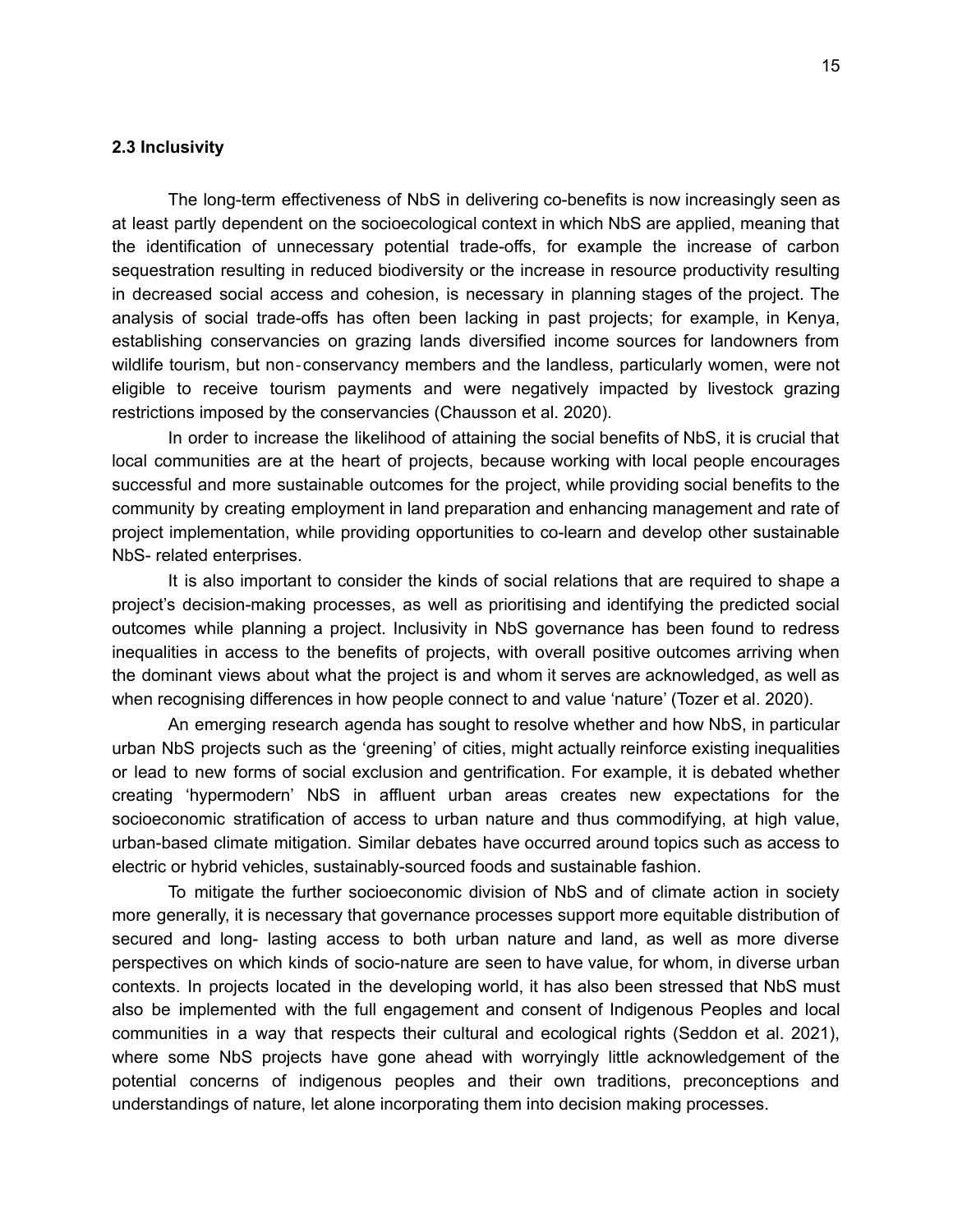The removal of boundaries in access to decision making processes as well as economic and social input to NbS projects would allow for greater diversification and spread in social benefits. NbS can also help to build the adaptive capacity of local communities to future stressors if participatory design and management is implemented, as allowing local people to be involved in leadership roles can bolster their ability to comprehend and address future climate hazards.

Complimentary education action can provide further benefits and greater future employment in climate action and involvement in creating adaption strategies. Bolstering community-based management of the NbS project can in turn build social cohesion, which can feed back into the improvement and sustainability of management of the ecosystem to protect the delivery of ecosystem services. NbS programmes must be 'just'; they must prioritise the needs and livelihoods of the vulnerable, perhaps by offering financial support during the wait for benefits to arrive, and must seek to include all impacted communities, not only in labour, but in decision making, regulatory frameworks and in the experience of benefits (Chausson et al. 2020). Balance will incorporate this by facilitating accessibility of NbS projects to small and medium sized businesses, with the resulting social benefits to be experienced by all. Balance will also, as part of our due diligence process, examine every partner project to ensure that issues of inclusivity, equality, and economic benefits are both understood and that mitigation strategies have been implemented, particularly in locations where local communities are relatively disadvantaged. These issues are addressed as one of Balance's planting principles, as outlined in Part One.

### <span id="page-15-0"></span>**2.4 Carbon Sequestration**

NbS have altered the understanding and attitude towards ecosystem creation and protection protection for carbon storing purposes, both within and outside the cabin offsetting context. Influential research conducted in 2017 (Griscom et. al., 2017), led by The Nature Conservancy, demonstrates optimistically that NbS can, remarkably, provide up to 37 percent of the emission reductions needed by 2030 to keep global temperature increases under  $2^{\circ}$ C – 30 percent more than previously estimated; according to the study, of the 30 gigatons (one gigaton is equal to one billion metric tons) of excess carbon emitted into the atmosphere every year, 11 gigatons could be removed using natural solutions through carbon sequestration. While others are less optimistic with regard to the capabilities of NbS to contribute to global targets, it is universally agreed that global goals for mitigation cannot be met without a significant contribution from carbon storage in ecosystems, particularly forests as well as peatlands, wetlands and mangroves.

The long-standing incentives for planting and maintaining monoculture or non-native forests for their greater carbon storing rates, for example, have long obscured the greater mitigation benefits of protecting or reestablishing more stable and resilient carbon stocks which develop within natural forests. In recent years, however, the topic of NbS and, in particular, its underlying propensity for facilitating biodiversity development for increased efficiency and longevity of carbon sequestration, has flourished.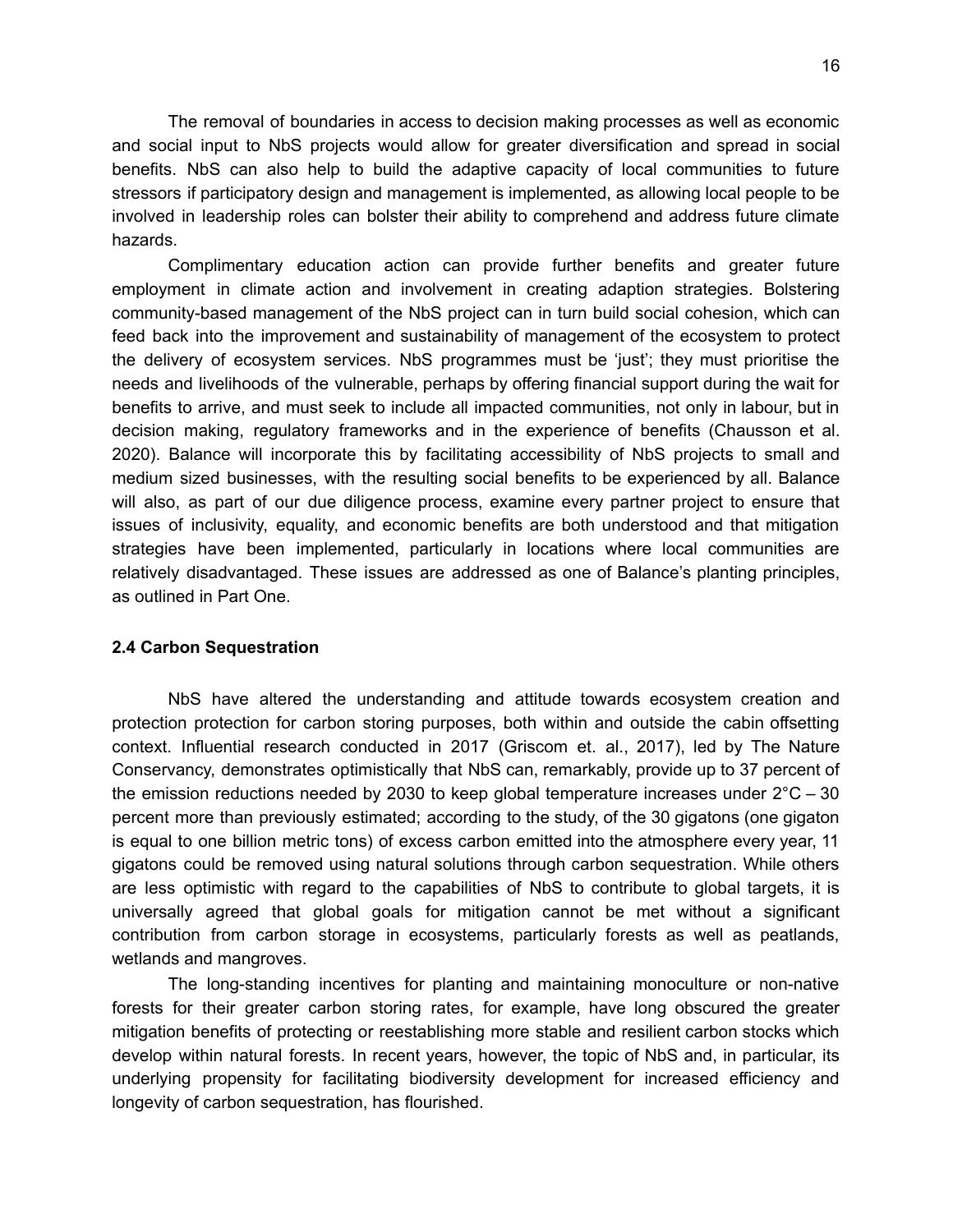Scientific and political consensus increasingly disputes the benefits of commercial, monoculture forest planting initiatives, and proposes NbS as a potential solution to the problem. While fast-growing single-species plantations, as have been created on enormous scales by a number of high-profile projects, may sequester carbon and reduce vulnerability to particular climate change impacts, their impact is, most often, short term. Their capacity to provide co-benefits and to store carbon in the long term is impaired by creating a deficit of species diversity and sustainability, particularly in the face of rapidly changing climate conditions.

For example, studies have examined the outcomes of large-scale non-native and monoculture afforestation projects in China; while reduced soil erosion and at least initial significant increase in carbon sequestration has been observed (Liu et al., 2008), the plantations have created higher rates of evapotranspiration compared with natural vegetation (Cao et al, 2016), creating shortages in water (Zhang et. al., 2017) and negatively impacting biodiversity (Hua et. al., 2016). Still, however, only 19 percent of studies identified by Chausson et al. (2020) directly reported GHG mitigation outcomes of NbS, with even fewer (13 percent) based on empirical evidence, suggesting that much more needs to be done in academic spheres to monitor and analyse carbon sequestration of NbS.

Those which do report such impacts, however, are largely positive (73 percent), with none reporting exclusively negative effects. In Ethiopia, for example, farmer-managed natural regeneration of 2728 ha of degraded native forests with living tree stumps reduced soil erosion and flash flooding and increased crop productivity, while removing an estimated 870,000 tonnes of CO2 equivalent (Brown et al. 2011).

In spite of the absence of a strong academic foundation, in the context of the growth in popularity of NbS, the understanding of the importance of biodiverse ecosystems as carbon sinks is garnering political traction. The Paris Agreement, for example, states that: "parties should take action to conserve and enhance, as appropriate, sinks and reservoirs of the greenhouse gases, including forests." (UNFCCC Article 5 2015). Additionally, the role of ecosystem processes in the conservation of carbon sinks is included, "noting the importance of ensuring the integrity of all ecosystems, … and the protection of biodiversity." (UNFCCC Preamble, 2015)

In the years since the Paris Agreement, however, progress in this regard has been slower than anticipated. Many NDCs, to this day, for example, still include only ambiguous afforestation goals which lack consideration for which, where and why trees are planted, and the necessary considerations for creating sustainable biodiversity. Bolivia states that it will: "increase forest areas with integrated and sustainable community management approaches with 16.9 million hectares in 2030, in reference to 3.1 million hectares by 2010," while Burundi states it will increase "forest cover by 20 percent by 2025" (The World Bank, 2018). Mongolia includes an intention to increase forest area:"to 9 percent by 2030 through reforestation activities" (NBSPP, 2020). Meanwhile, only 31 nations include intentions to improve ecosystem resilience, with none outlining how this might practically and logistically be achieved, and only two NDCs, Jordan and Rwanda, explicitly linking biodiversity with ecosystem resilience. None at all directly reference the link between biodiversity and carbon sequestration in NbS for climate mitigation purposes.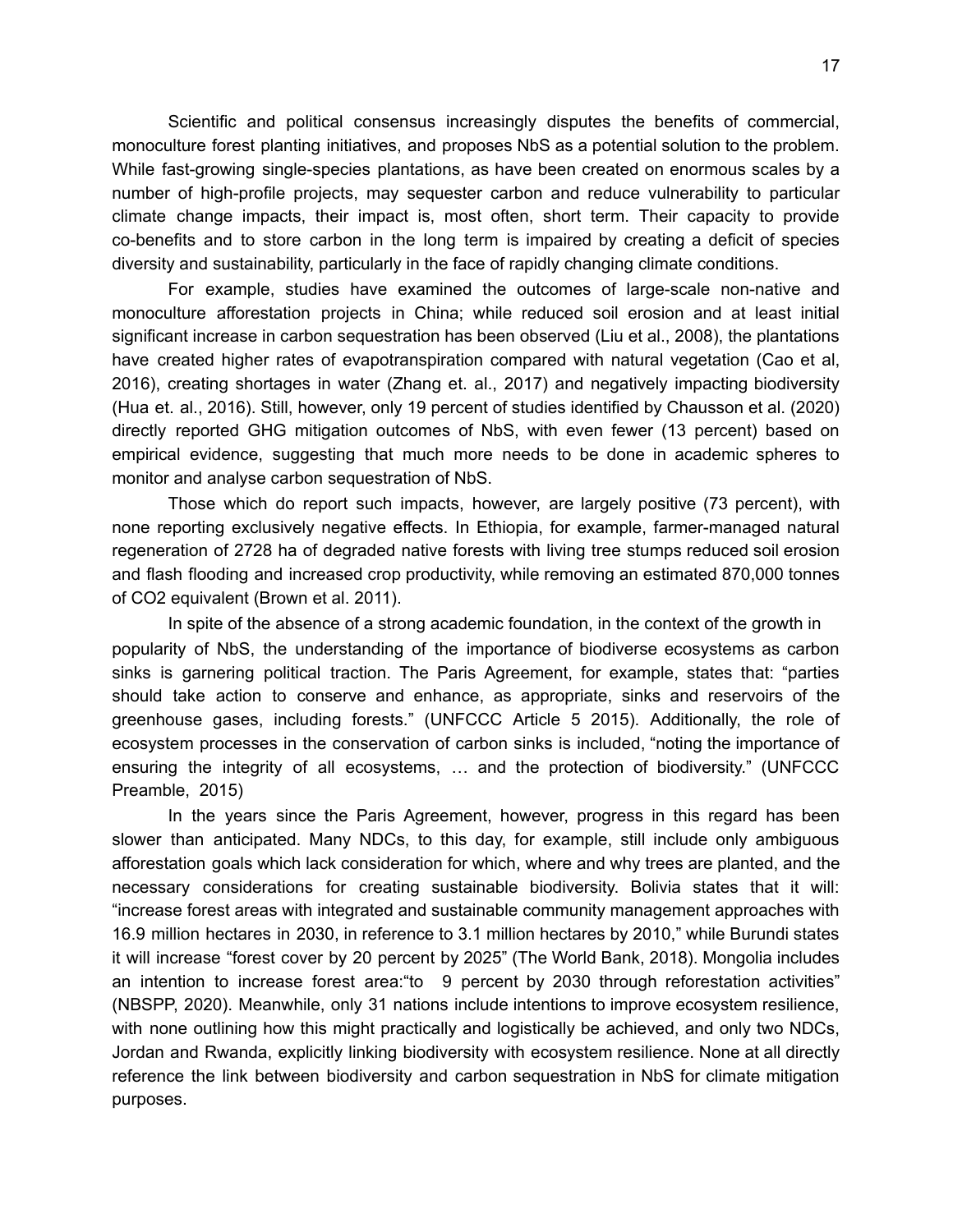Of particular importance to the potential of NbS to reach their potential is the longevity and stability of carbon sequestration afforded by NbS forest projects and their support for biodiversity. The stability of forest ecosystem carbon sinks depends on maintenance of ecosystem integrity in terms of the ecosystem's structure, composition and functioning which includes its resistance to external pressures, resilience (i.e. capacity for self-regeneration following perturbations) and adaptive capacity; all of which are addressed and protected in the most beneficial NbS projects. NbS can also increase the size of effective land and ocean carbon sinks through their protection and regrowth of intact ecosystems, as well as the creation of new native vegetation cover and the more sustainable management of worked lands such as plantations and pastures (Busch et al. 2019). According to de Lamo et al. (2020), conservation actions in areas rich in both carbon and biodiversity were recently estimated to secure nearly 80 percent of the potential carbon stocks and 95 percent of the potential biodiversity benefits that would be achievable if either carbon or biodiversity were prioritised alone, highlighting the importance of biodiversity particularly within areas of high carbon storage and the high potential of NbS projects focused on biodiversity in carbon-rich areas.

Overall, evidence is varied on the total contribution of NbS to climate mitigation through carbon sequestration, and rely on a number of factors, such as the extent to which NbS are constrained by economic or political feasibility, their potential scope, the projected growth of NbS, land rights and local needs, and resilience from various industries to increased NbS implementation.

Despite these sources of uncertainty, an influential oft-cited statement regarding NbS has been circulating in business and policy discourse: decreasing sources and increasing sinks of GHGs through NbS have the potential to provide around 30 percent of the cost‐effective climate mitigation needed through to 2030 to achieve the targets of the Paris Agreement. However, this statement is not always accompanied by the essential caveat that this potential can only be achieved in tandem with the decarbonisation of the global economy at unprecedented rates.

A more recent estimate modeled the extent to which NbS could limit peak warming this century, suggesting that the most significant contributions for avoiding emissions of CO2 come from protecting intact ecosystems, while the greatest potential for growing the global carbon sink comes from restoring native forests and wetlands, cited at 2 Gt CO2 per year (Girardin et al, in press), with the total mitigation potential of NbS projects on land is cited at around 10 Gt CO2 per year, allowing for potential reduction of peak warming of up to 0.1ºC in the 1.5ºC scenario. In order to allow for the development of scientific understanding on how such results might be continually achieved, accounting for carbon stocks and flows in the planning and performance of projects must integrate an accounting for biodiversity in its multiple roles as ecosystem services and carbon sequestration.

At the moment, accounting approaches are typically based entirely on flows of carbon (net flows including emissions and removals), that obscure the mitigation benefits of stable and long-lasting carbon stocks which develop within biodiverse ecosystems. As observed by Keith et al. (2021), the focus on carbon flows creates the image that all that matters is immediate or medium-term removal of emissions, favouring the creation and maintenance of young,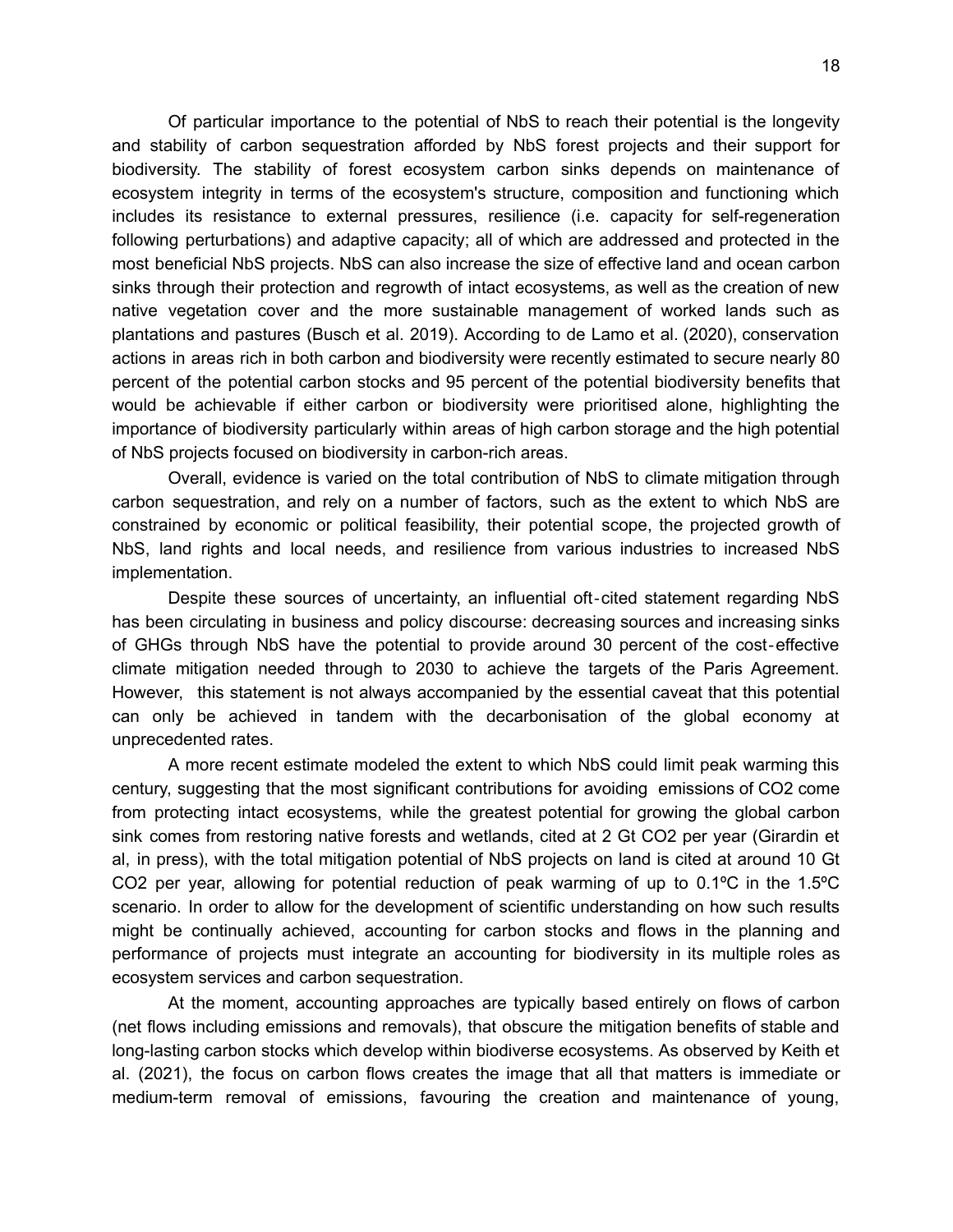fast-growing forests. It is also important to disentangle the carbon created by short-term, less sustainable forests and the long-term, stable carbon sinks created or maintained by a number of NbS projects, such as Balance.

While carbon quantity is currently the only barometer of carbon removal projects, carbon quality, including the extent to which the carbon contributes to the various co-benefits of NbS outlined above, as well as longevity and ecosystem stability, will create far more useful and promising outcomes for climate mitigation, particularly in the context of the carbon market and carbon offsetting. As such, NbS should be explicitly designed to provide measurable benefits for biodiversity.

Given the significant and critically under-explored potential of a great variety of ecosystems for carbon sequestration, including grasslands, coastlands and marine habitats, it is also necessary that NbS should involve a wide range of ecosystems while maintaining efforts in forest ecosystems. In all, then, NbS might increasingly be redefined based upon evidence and conceptions of ideal practice to increase specificity and scope. Perhaps they might now be summarised as actions that are underpinned by biodiversity and designed and implemented with the full engagement and consent of Indigenous Peoples and local communities; as such, people and nature, together, can co‐produce a variety of outcomes which benefit society, and which can, in turn, support ecosystem health and enhance ecosystem services. To qualify as an NbS, perhaps, a project must evidently and sustainable create at least one benefit for people while causing no loss to biodiversity or ecological integrity.

It is necessary to add the caveat used with all carbon offsetting projects, which is to say that NbS by themselves are not a panacea for meeting Net Zero by 2050 targets , and cannot be viewed as a substitute for the emissions reductions required across sectors and within companies. It is also important to avoid the assumption that all NbS are designed, even in part, to reduce atmospheric GHG levels; some NbS, including forest and peatland restoration, are valuable because they reduce emissions, and other NbS can help to offset emissions that cannot feasibly be reduced by economic, behavioural or technological change (British Ecological Society, 2021,), while some projects can provide very little or no benefits for carbon sequestration, and instead help with adaption to climate change or climate risks. The best-executed NbS, however, will simultaneously provide such benefits as well as social, economic and, most importantly, biodiversity benefits. Either way, it is essential for NbS to be implemented at a large scale to deliver sufficient benefits for climate mitigation.

### <span id="page-18-0"></span>**2.5 The Future of NbS**

The future presents considerable promise for the increasing relevance and performance of NbS to global climate mitigation goals. Further research into the potential role of NbS is regarded as high priority by a number of international bodies; the EU's ambition, for example, is to position Europe as the world leader in NbS Research and Innovation, implementing NbS by identifying innovative approaches and best practices, as well as in a global market. Considerable efforts have also been made by the European Commission and Horizon 2020 (Research and Innovation) projects that span the period from 2012 to 2020 (Davies et. Al., 2021).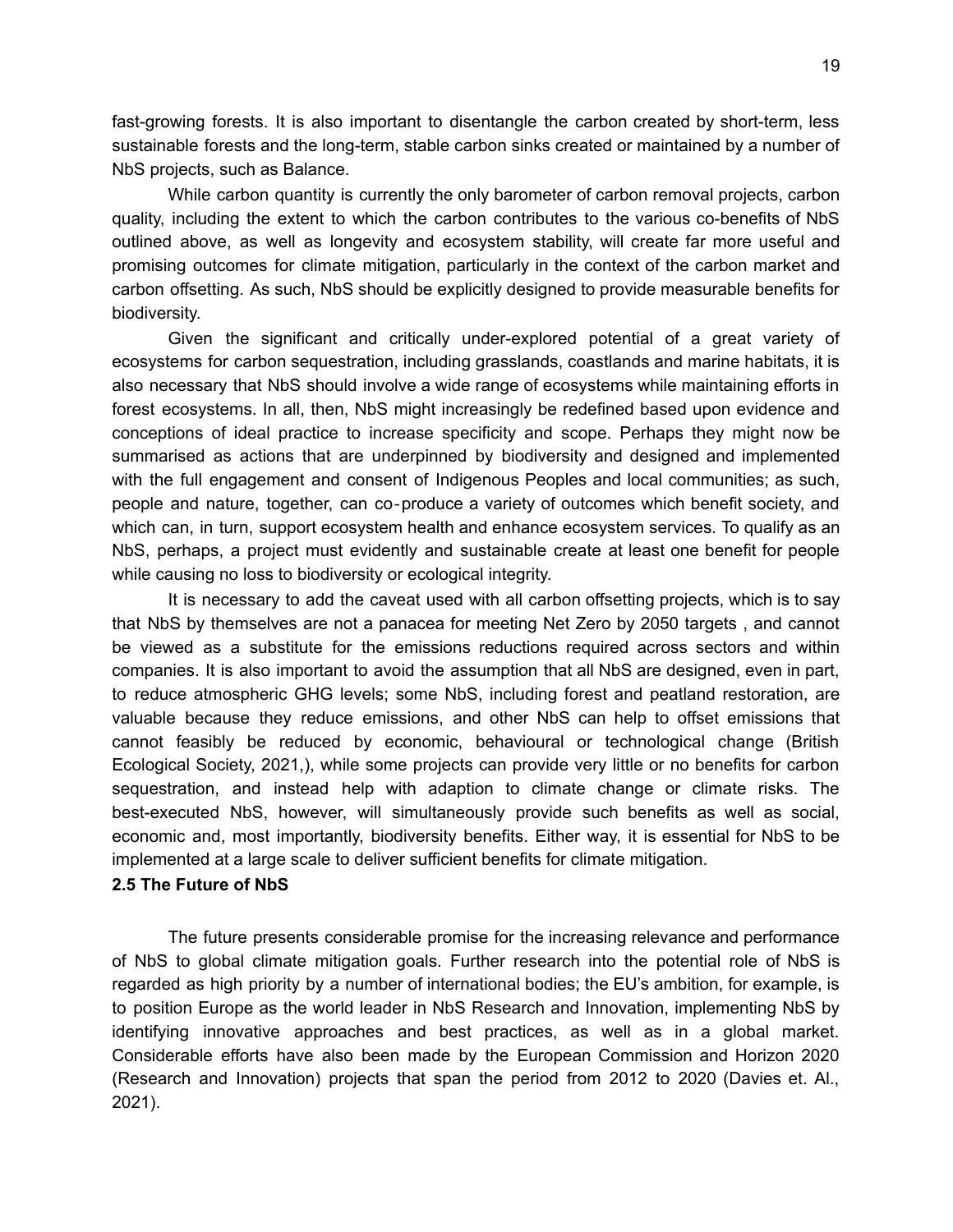There are areas for further NbS research and innovation, however, particularly in respect of mechanisms for delivery of NbS and policymaking as well as the potential of NbS as a socioenvironmental instrument. The recently launched EU project "Horizon Europe", the successor to Horizon 2020, promises to integrate NbS further with global understanding of climate change. In the case of the United Kingdom, there is potential for post-Brexit proposals, combined with longterm targets (e.g. Net Zero for greenhouse gas emissions by 2050), to create a favourable environment for adopting NbS and for stimulating private and public investment. Increasingly, multiple interests are involved in the governance of NbS across a variety of scales, and challenges associated with working across different policy areas, as well as the generation of effective partnerships, are being addressed (British Ecological Society, 2021).

Nevertheless, achieving collaboration requires mechanisms that can build the necessary social capital and help normalise NbS environmental management within the land and marine management communities, and in local communities and societal beneficiaries of NbS. Among these bodies, there remains a range of attitudes towards the necessity of NbS, the prioritisation of biodiversity, carbon sequestration of co-benefits of NbS, as well as methods of management and the requirements and means of climate change adaptations and mitigation. State governance, in every country must be involved for the effectiveness and scale of NbS and the necessary enforcement of relevant regulations to be realised.

Similarly, it is argued, an assessment framework for NbS that enables transparent assessments at multiple spatial scales and through multiple phases to incorporate all types of NbS projects is needed, and is vital to successful monitoring and consistent updates to best practice (British Ecological Society, 2021). Existing assessment frameworks, such as the Strategic Environmental Assessment Regulations and the Environmental Impact Assessment Regulations, should be evaluated and adapted to ensure they are able to assess NbS initiatives. With the right frameworks in place to optimise the performance of NbS, and with sufficient long-term investment, research and monitoring, they can make a significant contribution to all national and international commitments. It is highly likely that NbS will emerge in this regard this decade, particularly for its role in contributing to sustainable economic growth as part of the "green recovery", and the carbon market is positioned to benefit from this development. Without investment in nature, and the increasing scope of NbS, there is no clear path to deliver effective climate mitigation. Balance will play a role in this by providing NbS projects to the voluntary carbon market, and with our understanding of the necessary implementation strategies for effective and sustainable reforestation projects, we have set the marker for other offset providers to follow.

# <span id="page-19-0"></span>**3. Conclusion: Learning from NbS**

The journey of NbS has seen scientific and political momentum growing annually, with increasing understanding and experience of the various co-benefits which NbS provide. While this must continue through processes of multi-level government policymaking to embed NbS strategies more firmly within NDCs, and through the promotion of the delivery of co-benefits through NbS, it is also critical, considering the parallel growth of the carbon market with that of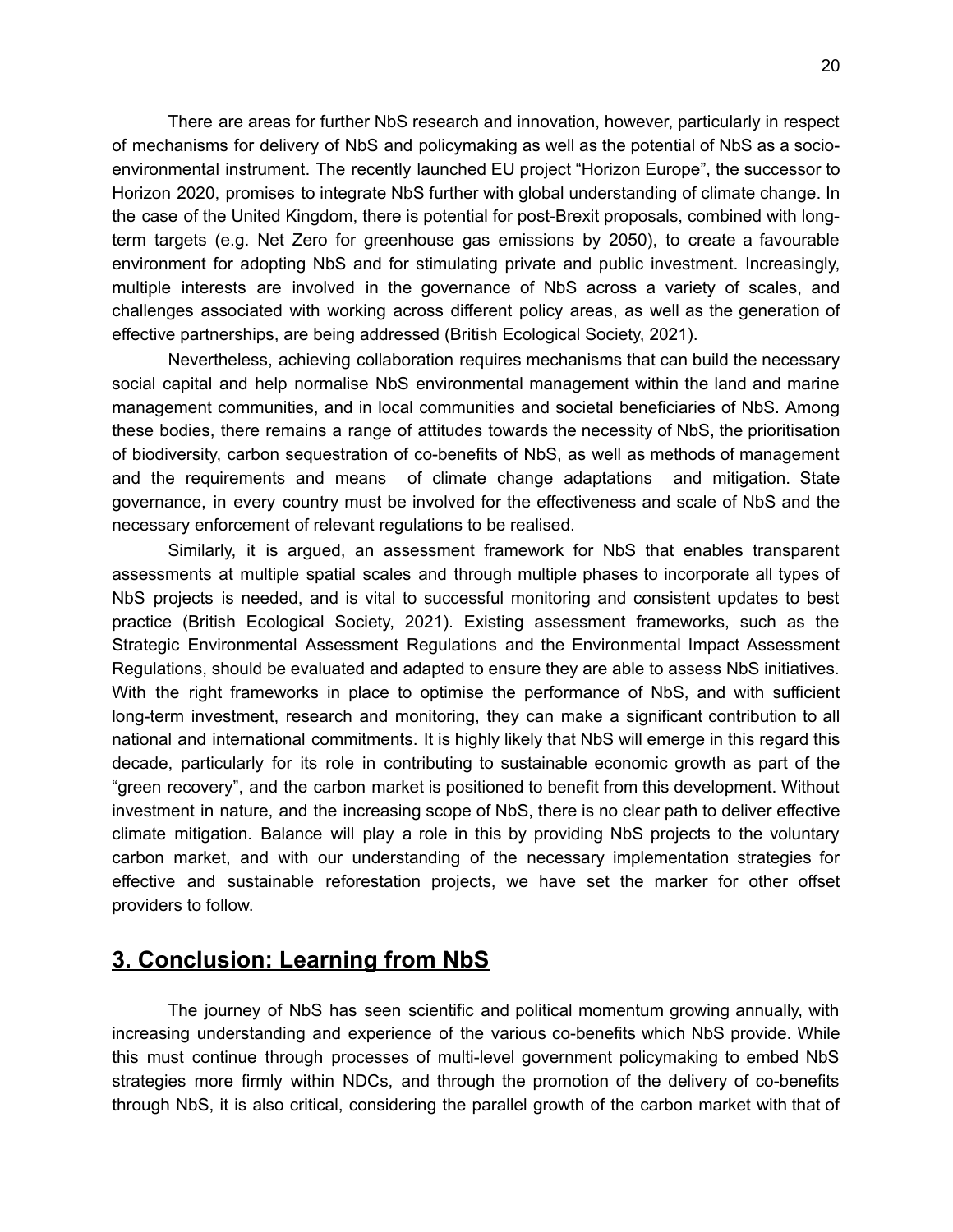NbS, that carbon offsetting adopts lessons learned from NbS to create both higher quality and more sustainable emissions reductions, while simultaneously creating and protecting biodiversity, optimising ecosystem services and various other co-benefits. While trade-offs and synergies of the co-benefits must also be acknowledged and incorporated into planning and execution of NbS projects, and while NbS, like carbon offsetting, should not simply substitute for the rapid phase-out of fossil fuels, it is clear that they are primed to play a key role in climate action in the coming decades by increasing increase the size of land and ocean carbon sinks and providing multiple co-benefits, including more efficient and sustainable carbon sequestration on a global scale. The ability of NbS to contribute towards socioeconomic levelling, particularly in developing regions of the world, enhancing employment, mental health and social cohesion in local communities, and their potentially vital contribution to combating the global biodiversity crisis, seems increasingly apparent.

For this to occur, it is essential that the right data, systematic analysis and the capacity and expertise to interpret and find solutions to improve NbS is improved, which requires an increase in funding and investment, as well as more employment opportunities for specialists within the NbS field, and a collaboration between the private and public sectors both nationally and locally while ensuring validity and uniformity of assessment frameworks beyond narrow sectoral interests.

In the UK, for example, current planning systems for NbS are fragmented, with multiple bodies governing different sectors, which does not benefit the strategic design and cross-disciplinary approaches which successful NbS delivery often requires. Particularly in recent years, a number of interdisciplinary and evidence-based planning approaches have emerged, and aim to target biodiversity conservation while promoting the sustainable use of natural resources with equitable sharing of the potential co-benefits, including climate change mitigation, but much more needs to be done to create a uniform framework by which NbS can be compared and the most effective NbS can be identified.

Included in this is the improvement and homogeneity of techniques for measuring carbon sequestration, which, at this time, are predominately context- specific and differ between ecosystem types, and thus are rarely used for evaluating wider environment management or large-scale monitoring and surveys. What is beyond doubt is that NbS are being elevated both politically and economically as a key component both of the effort to reduce and sequester carbon emissions, and of the necessary campaign to combat biodiversity loss. International focus on these twin crises, as well as the necessity to provide as many co- benefits as possible, is still growing, and governments and companies are making bolder commitments. The time has come, therefore, to scale up NbS within the carbon market framework and turn these commitments into further action. This, in essence, establishes the framework from which Balance has conceptualised its biodiversity and ecosystem-centred carbon offsetting approach, and has constructed its Planting Principles. With the lessons learned from NbS in mind, Balance will hopefully, in time, evolve the way carbon offsetting is performed.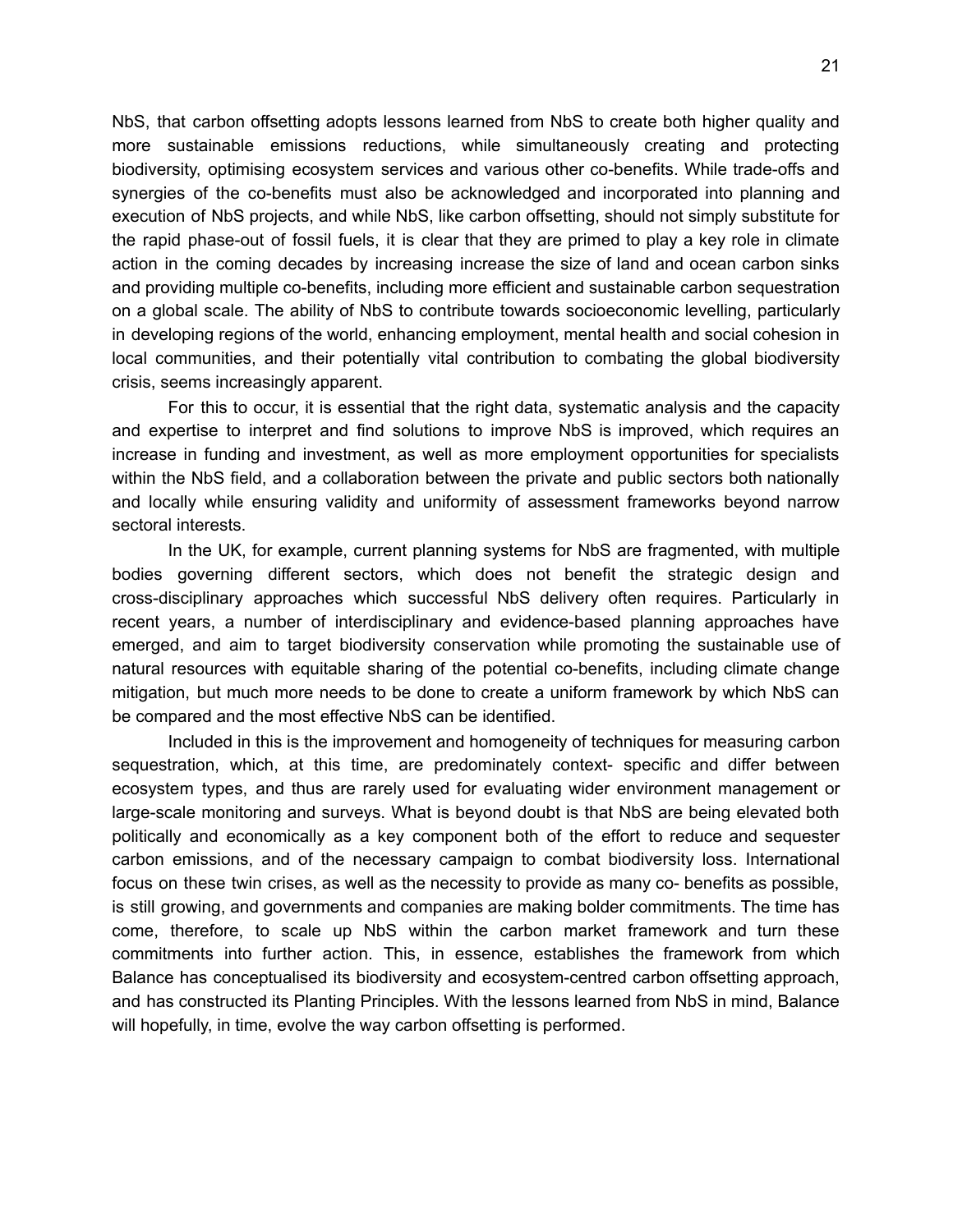# <span id="page-21-0"></span>**Bibliography**

-Advantages and Disadvantages of Afforestation. Sciencing (2018). Available online at: <https://sciencing.com/ advantages-disadvantages-clear-cutting-8481691.html> -Aerts, R., Honnay, O., & Van Nieuwenhuyse, A. (2018). Biodiversity and human health: Mechanisms and evidence of the positive health effects of diversity in nature and green spaces. British Medical Bulletin, 127(1), 5–22

-Alvarez, S. A., Gibbs, S. J., Bown, P. R., Kim, H., Sheward, R. M., & Ridgwell, A. (2019). Diversity decoupled from ecosystem function and resilience during mass extinction recovery. Nature, 574, 242– 245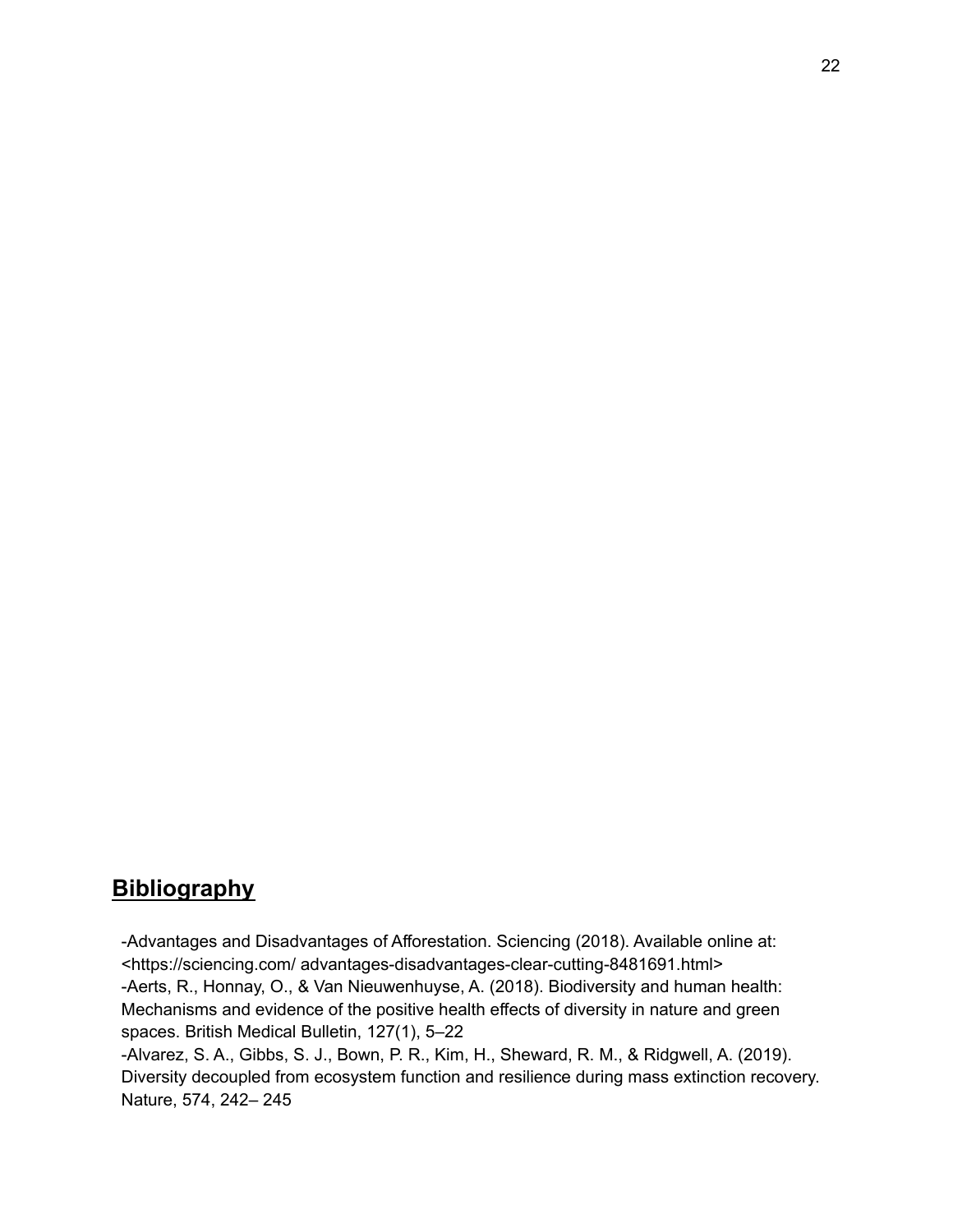-Brewer G. (2021) 10 Golden Rules For Restoring Forests. Kew.Org.

-Barsoum N. et al. (2016) Diversity, functional structure and functional redundancy of woodland plant communities: How do mixed tree species plantations compare with monocultures? Forest Ecology and Management. Volume 382

-Beechener G. et al (2021). Environmental Agency. Achieving Net Zero: A review of the evidence behind potential carbon offsetting approaches. Version 7.

-Behera, S. K. et al. (2017) Aboveground biomass and carbon stock assessment in Indian tropical deciduous forest and relationship with stand structural attributes. Ecol. Eng.99,

513–524. Available online at: <https:// [doi.org/10.1016/j.ecoleng.2016.11.046](http://doi.org/10.1016/j.ecoleng.2016.11.046)>

-Bender, S. F., & van der Heijden, M. G. (2015). Soil biota enhance agricultural sustainability by improving crop yield, nutrient uptake and reducing nitrogen leaching losses. Journal of Applied Ecology, 52, 228– 239

-Bennett, B., & Kruger, F. (2015). 1965 to 1995: Fluctuating fortunes and final dividends. Forestry

and water conservation in South Africa, history: Science and policy (pp. 219– 242). ANU Press -Biber P. et al. Forest Biodiversity, Carbon Sequestration, and Wood Production:

Modeling Synergies and Trade-Offs for Ten Forest Landscapes Across Europe. Front. Ecol. Evol. (2020)

-Brancalion, P. H. S., & Holl, K. D. (2020). Guidance for successful tree planting initiatives. JOURNAL OF APPLIED ECOLOGY, 57(12), 2349–2361.

-Broadmeadow M. Matthews R. (2003) Forests, Carbon and Climate Change: the UK Contribution. Forestry Commission

-Bronson W. Griscom, Justin Adams, Peter W. Ellis, Richard A. Houghton, Guy Lomax, Daniela A. Miteva, William H. Schlesinger, David Shoch, Juha V. Siikamäki, Pete Smith, Peter Woodbury, Chris Zganjar, Allen Blackman, João Campari, Richard T. Conant,

Christopher Delgado, Patricia Elias, Trisha Gopalakrishna, Marisa R. Hamsik, Mario Herrero, Joseph Kiesecker, Emily Landis, Lars Laestadius, Sara M. Leavitt, Susan Minnemeyer, Stephen Polasky, Peter Potapov, Francis E. Putz, Jonathan Sanderman, Marcel Silvius, Eva Wollenberg, Joseph Fargione. Natural climate solutions (2017). Proceedings of the National Academy of Sciences114 (44) 11645-11650; Available online at:

<10.1073/pnas.1710465114>

-Browder, G., Ozment, S., Rehberger Bescos, I., Gartner, T., & Lange G.-M. (2019). Integrating Green and Gray: Creating Next Generation Infrastructure. Washington, DC: World Bank and World Resources Institute

-Brown, D. R., Dettmann, P., Rinaudo, T., Tefera, H. & Tofu, A. (2011). Poverty alleviation and environmental restoration using the clean development mechanism: a case study from Humbo, Ethiopia. Environmental Management, 48(2), 322–333

-Busch, J., Engelmann, J., Cook‐Patton, S. C., Griscom, B. W., Kroeger, T., Possingham, H., & Shyamsundar, P. (2019). Potential for low‐cost carbon dioxide removal through tropical reforestation. Nature Climate Change, 9, 463– 466

-Calvin, K.; Rose, S.; Wise, M.; McJeon, H.; Clarke, L. & Edmonds, J. (2015). Global climate, energy, and economic implications of international energy offsets programs. Climatic Change, 133(4), pp. 583–596.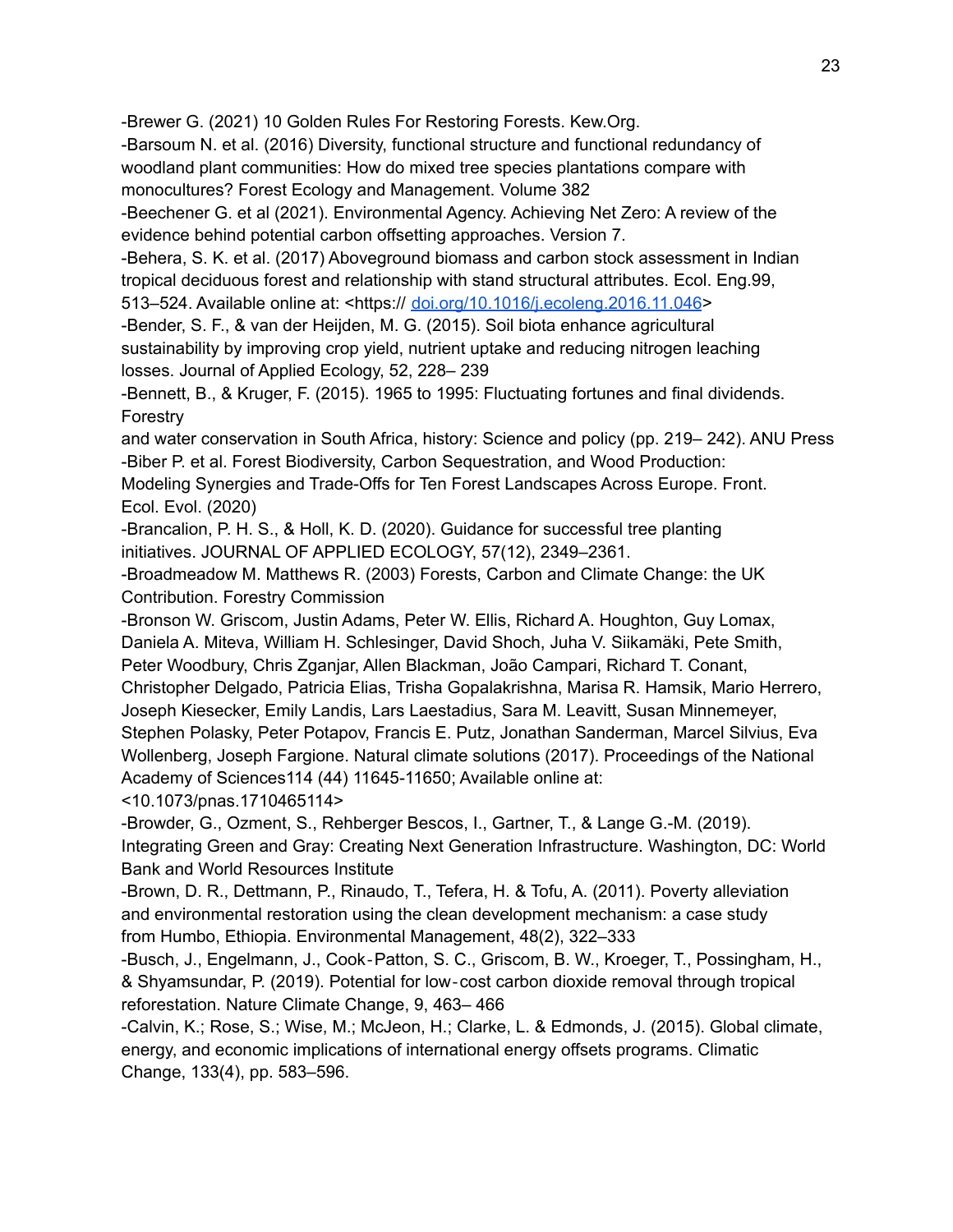-Cames M. et al. (2016) Öko Institut, How additional is the Clean Development Mechanism? Analysis of the application of current tools and proposed alternatives

-Cao, S., Zhang, J., Chen, L. & Zhao, T. (2016). Ecosystem water imbalances created during ecological restoration by afforestation in China, and lessons for other developing countries. Journal of Environmental Management, 183, 843–849

-Carbon Neutral.com. (2021) The Carbon Neutral Protocol: The global standard for carbon neutral programmes

-Cardinale, B. J., Duffy, J. E., Gonzalez, A., Hooper, D. U., Perrings, C., Venail, P., Narwani,

A., Mace, G. M., Tilman, D., Wardle, D. A., Kinzig, A. P., Daily, G. C., Loreau, M., Grace, J.

B., Larigauderie, A., Srivastava, D. S., & Naeem, S. (2012). Biodiversity loss and its impact on humanity. Nature, 486, 59– 67

-Cavers S. Cottrell J. (2014) The basis of resilience in forest tree species and its use in adaptive forest management in Britain. Forestry 88(1)

-Ceballos, G., Ehrlich, P. R., & Dirzo, R. (2017). Biological annihilation via the ongoing sixth mass extinction signaled by vertebrate population losses and declines. Proceedings of the National Academy of Sciences, 114(30)

-Chausson, A., Turner, B., Seddon, D., Chabaneix, N., Girardin, C. A. J., Kapos, V., Key, I., Roe,

D., Smith, A., Woroniecki, S., & Seddon, N. (2020). Mapping the effectiveness of nature-based solutions for climate change adaptation. GLOBAL CHANGE BIOLOGY, 26(11), 6134–6155.

-Committee on Climate Change (2019) Net Zero The UK's contribution to stopping global warming. UK Government. [online] Available at:

<https:/[/www.theccc.org.uk/wpcontent/uploads/2019/05/Net](http://www.theccc.org.uk/wpcontent/uploads/2019/05/Net)

Zero-The-UKs-contributionto-stopping-global-warming.pdf>

-Committee on Climate Change (2016). UK Climate action following the Paris Agreement -Committee on Climate Change (2019). Net Zero Technical report. UK Government. Available online at: <https:// [www.theccc.org.uk/publication/net-zero-technical-report/](http://www.theccc.org.uk/publication/net-zero-technical-report/)>

-Committee on Climate Change (2019). Net Zero: The UK's Contribution to stopping global warming. UK Government.

-Committee on Climate Change. (2020) Reducing UK emissions: Progress Report to Parliament. Committee on Climate Change, London

-Cook-Patton, S.C., Leavitt, S.M., Gibbs, D., Harris, N.L., Lister, K., Anderson-Teixeira, K.J., Briggs, R.D., Chazdon, R.L. Crowther, T.W. Ellis, P.W., Griscom, H.P., Herrmann, V., Holl, K.D., Houghton, R.A., Larrosa, C., Lomax, G., Lucas, R., Madsen, P., Malhi, Y., Paquette, A., Parker, J.D., Paul, K., Routh, D., Roxburgh, S., Saatchi, S., van den Hoogen, J., Walker, W.S., Wheeler, C.E., Wood, S.A., Xu, L. and Griscom, B.W. (2020). Mapping carbon accumulation potential from global natural forest regrowth. Nature, 585, 545–550. -Dave, R., Maginnis, S., & Crouzeilles, R. (2019). Forests: Many benefits of the Bonn

Challenge. Nature, 570, 164

-de Lamo, X., Jung, M., Visconti, P., Schmidt‐Traub, G., Miles, L., & Kapos, V. (2020). Strengthening synergies to achieve biodiversity goals. UNEP‐WCMC

-DEFRA (2014). Tree Health Management Plan. Available online at: <https://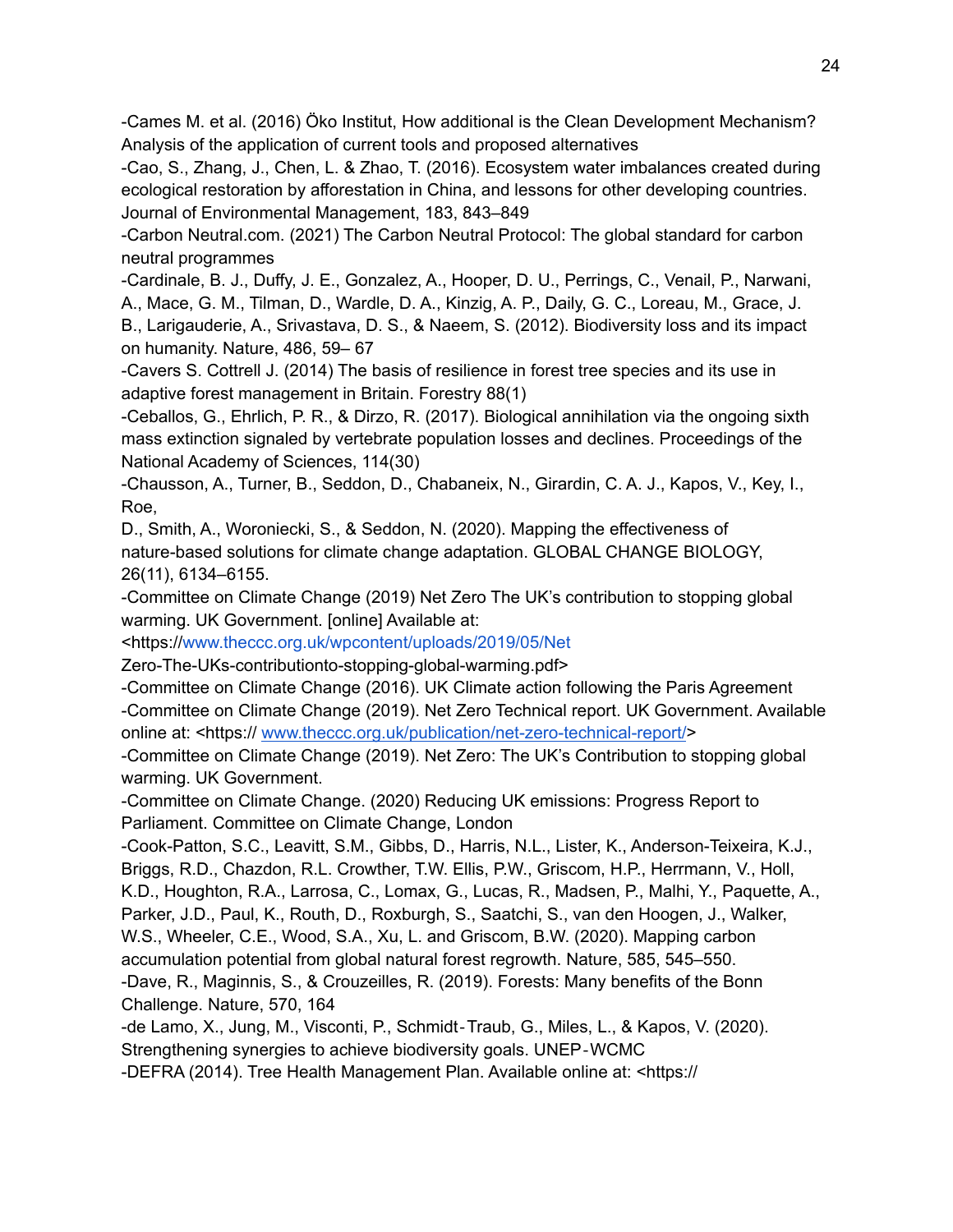assets.publishing.service.gov.uk/

government/uploads/system/uploads/attachment\_data/ file/

307299/pb14167-tree-health-management-plan.pdf>

-Davies, C., Chen, W. Y., Sanesi, G., & Lafortezza, R. (2021). The European Union roadmap for

implementing nature-based solutions: A review. Environmental Science and Policy, 121, 49–67.

-Defra. Clean Growth Strategy: executive summary (2019)

-Dhanda K. Kath, & Hartman Laura P. (2011). The Ethics of Carbon Neutrality: A Critical Examination of Voluntary Carbon Offset Providers. Journal of Business Ethics, 100(1), 119–149.

-Dhanda, K. K., & Murphy, P. J. (2011). The New Wild West Is Green: Carbon Offset Markets, Transactions, and Providers. Academy of Management Perspectives, 25(4), 37–49 -Dieler, J., Uhl, E., Biber, P., Müller, J., Rötzer, T. and Pretzsch, H. (2017). Effect of forest stand management on species composition, structural diversity, and productivity in the temperate

zone of Europe. European Journal of Forest Research, 136, 739–766.

-Donadieu. P. (2019) Tree-planting to offset carbon emissions: no cure-all. phys.org. Available online at: <https://phys.org/news/2019-09-tree-planting-offset-carbon-emissions-cure-all.html> -Donofrio S. Maguire P. Zwick S. Merry W. (2020) Voluntary Carbon and the

Post-Pandemic Recovery. Ecosystem Marketplace Insights Brief. A Special Climate Week NYC 2020 Installment of Ecosystem Marketplace's State of Voluntary Carbon Markets 2020 Report.

-Drinan, T. J., Graham, C. T., O'Halloran, J., & Harrison, S. S. C. (2013). The impact of catchment conifer plantation forestry on the hydrochemistry of peatland lakes. Science of the Total Environment, 443, 608–620

-Ennos, R., Cottrell, J., Hall, J. and O'Brien D. (2019). Is the introduction of novel exotic forest tree species a rational response to rapid environmental change? – A British perspective. Forest Ecology and Management, 432, 718–728.

-Environment Agency. (2020) Net Zero: Biological carbon sequestration. Research - Internal Evidence Review

-Food and Agriculture Organisation of the United States (2015). Faolex Database. Cambodia's Intended Nationally Determined Contribution. Available online at: <http://www4.unfccc.int/>

-Forest Research. (2021). What our woodlands, and tree cover outside woodlands, are like today; NFI inventory reports and woodland map reports. Available online at: <https://

[www.forestresearch.gov.uk/tools-and-resources/national-forest-inventory/what-our-woodlands](http://www.forestresearch.gov.uk/tools-and-resources/national-forest-inventory/what-our-woodlands-and-) [-and-](http://www.forestresearch.gov.uk/tools-and-resources/national-forest-inventory/what-our-woodlands-and-)

tree-cover-outside-woodlands-are-like-today-8211-nfi-inventory-reports-and-woodland-mapreports/>

-Forestry Commission Scotland. (n.d.) The right tree in the right place. Planning for forestry & woodlands. Available at

<https://forestry.gov.scot/publications/96-the-right-tree-in-the-right-placeplanning-for-forestry-and-woodlands>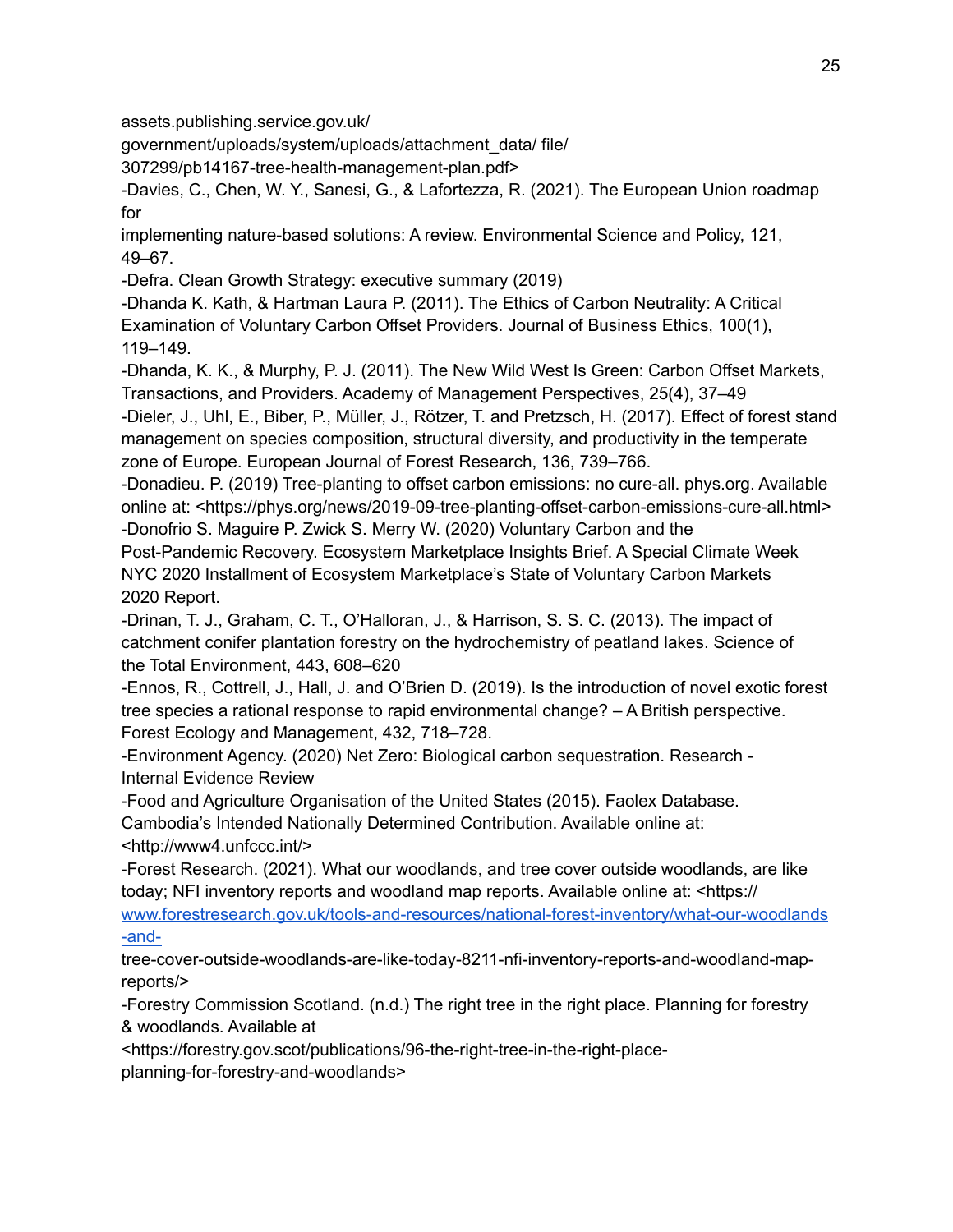-Fraser LH, et al. (2015) Plant ecology. Worldwide evidence of a unimodal relationship between productivity and plant species richness. Science 349:302–305.

-Friends of the Earth (n.d.). Finding land to double tree cover. [online] Available at:

https://policy. friendsoftheearth.uk/insight/finding-land-double-treecover

-García, C., Espelta, J.M. and Hampe, A. (2020). Managing forest regeneration and expansion at a

time of unprecedented global change. Journal of Applied Ecology, 57, 2310–2315.

-Gerber, S., Chadœf, J., Gugerli, F., Lascoux, M., Buiteveld, J. and Cottrell, J. et al. (2014) High rates of gene flow by pollen and seed in oak populations across Europe. PlosOne. 9, e85130.

-Ghazoul, J., Bugalho, M., & Keenan, R. (2019). Plantations take economic pressure off natural forests. Nature, 570, 307

-Girardin, C. A. J., Jenkins, S. R., Seddon, N., Allen, M., Lewis, S. L., Wheeler, C. E.,

Griscom, B. W., & Malhi, Y. (in press). Nature-based Solutions for climate change mitigation: Contribution to peak warming and long-term global cooling.

-Global Commission on Adaptation (2019). Adapt now: a global call for leadership on climate resilience

-Gómez Martín, E., Giordano, R., Pagano, A., van der Keur, P., & Máñez Costa, M. (2020). Using a

system thinking approach to assess the contribution of nature based solutions to sustainable development goals. Science of the Total Environment, 738.

-Hamilton et al. (2011). Back to the Future: State of the Voluntary Carbon Market 2011.

Ecosystem Marketplace, Bloomberg New Energy Finance[.](http://www.ecosystemmarketplace.com/reports/)

[www.ecosystemmarketplace.com/reports/](http://www.ecosystemmarketplace.com/reports/) SOVCM2011

-Herr, D., Blum, J., Himes-Cornell, A., & Sutton-Grier, A. (2019). An analysis of the potential positive and negative livelihood impacts of coastal carbon offset projects. Journal of Environmental Management, 235, 463–479. Available online at:

[<https://doi-org.elib.tcd.ie/10.1016/j.jenvman.2019.01.067](https://doi-org.elib.tcd.ie/10.1016/j.jenvman.2019.01.067)>

-Hickling, R., Roy, D. B., Hill, J. K., Fox, R. and Thomas, C. D. (2006). The distributions of a wide range of taxonomic groups are expanding polewards. Glob. Change Biol. 12, pp.450–455 -Houghton, R.A., Byers, B. and Nassikas, A.A. (2015). A role for tropical forests in stabilizing atmospheric CO2. Nature Climate Change, 5, 1022–1023.

-Hua, F., Wang, X., Zheng, X., Fisher, B., Wang, L., Zhu, J., … Wilcove, D. S. (2016). Opportunities for biodiversity gains under the world's largest reforestation programme. Nature Communications, 7(1), 12717

-Huang, L., Shao, Q. & Liu, J. (2012). Forest restoration to achieve both ecological and economic progress, Poyang Lake basin, China. Ecological Engineering, 44, 53–60 -IEMA (2020). Pathways to Net zero: Using he IEMA GHG Management Hierarchy-IGES

(2014). CDM Project Database, as of 01/01/2014. Available online at

[<http://enviroscope.iges.or.jp/](http://enviroscope.iges.or.jp/) modules/envirolib/view.php?docid=968.>

-IPBES (2019) Summary for Policymakers of the Global Assessment Report on Biodiversity and Ecosystem Services of the Intergovernmental Science-Policy Platform on Biodiversity and Ecosystem Services. IPBES Secretariat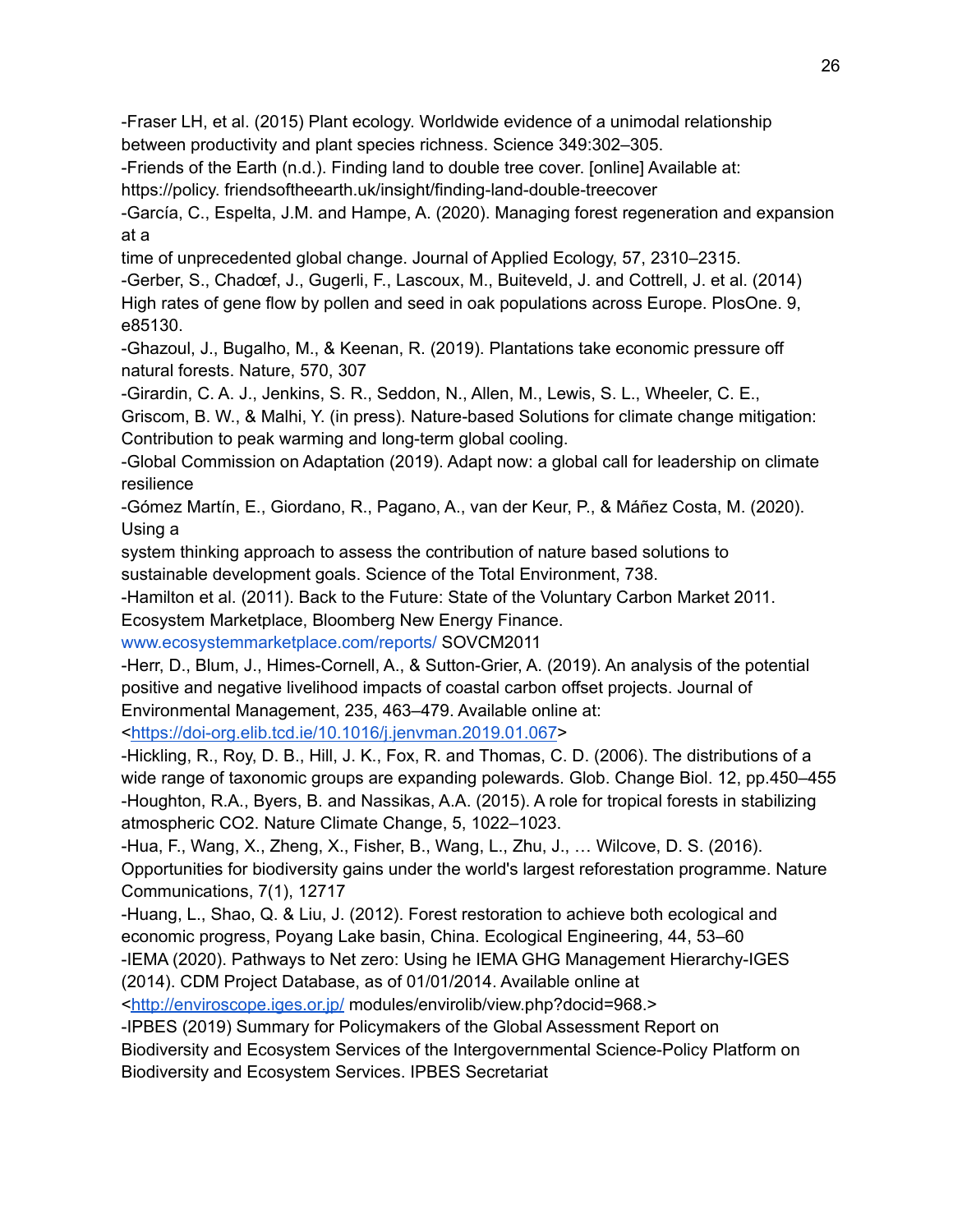-IPBES (2019): Summary for policymakers of the global assessment report on biodiversity and ecosystem services of the Intergovernmental Science-Policy Platform on Biodiversity and Ecosystem Services.

-IPCC (2019) Climate and Land: An IPCC Special Report on Climate Change, Desertification, Land Degradation, Sustainable Land Management, Food Security, and Greenhouse gas fluxes in Terrestrial Ecosystems

-IPCC, Summary for Policymakers of IPCC Special Report on Global Warming of 1.5ºC approved

by governments, 2018

-IUCN. (2020). Guidance for using the IUCN global standard for nature‐based solutions (1st ed.)

-Isbell F, et al. (2015) Biodiversity increases the resistance of ecosystem productivity to climate extremes. Nature 526:574–577

-Jenkins M. Schaap B. (2018) Forest Ecosystem Services. Background Analytics Study 1. Background study prepared for the thirteenth session of the United Nations Forum on Forests. -Jia, X., Zhu, Y. & Luo, Y. (2017). Soil moisture decline due to afforestation across the Loess Plateau, China. Journal of Hydrology, 546, 113–122

-Jucker, T., Bouriaud, O., Avacaritei, D. and Coomes, D.A. (2014). Stabilizing effects of diversity on aboveground wood production in forest ecosystems: linking patterns and processes. Ecology Letters, 17, 1560–1569

-Keith, H., Vardon, M., Obst, C., Young, V., Houghton, R. A., Mackey, B. (2021). Evaluating nature- based solutions for climate mitigation and conservation requires comprehensive carbon accounting. Science of the Total Environment, 769.

-Kendon, M., McCarthy, M., Jevrejeva, S., Matthews, A. and Legg, T. (2019). State of the UK climate 2018. Int. J. Climatol., 39, pp.1–55

-Kirby, K.J., Buckley, G.P. and Mills, J. (2017). Biodiversity implications of coppice decline, transformations to high forest and coppice restoration in British woodland. Folia Geobotanica. 52, 5–13.

-Kollmuss, A.; Füssler, J.; Spors, F.; Kennedy, P. & Guigon, P. (2015a). Overview of Carbon Offset Programs - Similarities and Differences: PMR (Partnership for Market Readyness, Technical Note 6.

-Kollmuss, A.; Schneider, L. & Zhezherin, V. (2015b). Has Joint Implementation reduced GHG emissions? Lessons learned for the design of carbon market mechanisms. -Kothandaraman S. et al. (2020) Ecosystem-level carbon storage and its links to

diversity, structural and environmental drivers in tropical forests of Western Ghats, India. Scientific Reports 10, Article number: 13444

-Kovats, R. S. and Osburn, D. (2016). UK Climate Change Risk Assessment Evidence Report: Chapter 5, People and the built environment. Available online at:

<https:/[/www.theccc.org.uk/](http://www.theccc.org.uk/) wp-content/uploads/

2016/07/UK-CCRA-2017-Chapter5-People-and-the-built-environment.pdf>

-Lal, R. (2004 )Soil carbon sequestration impact on global climate change and food security. Science 304, 1623-1627.

-Lal, R. (2005) Forest soils and carbon sequestration. For. Ecol. Manage.220, 242–258. Available online at: <https://doi.org/ 10.1016/j.foreco.2005.08.015>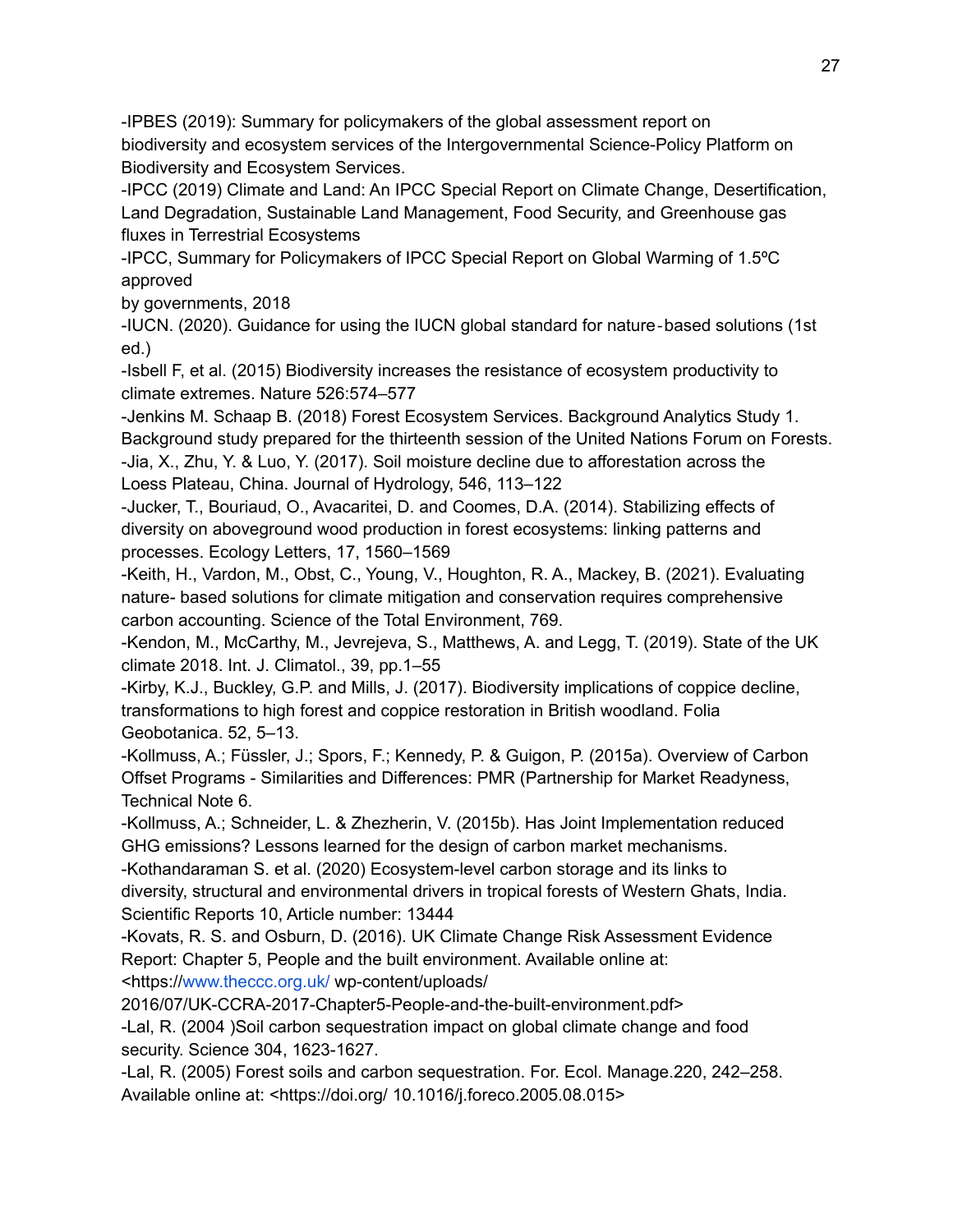-Lamb, A., Green, R., Bateman, I., Broadmeadow, M., Bruce, T., Burney, J., Carey, P.,

Chadwick, D., Crane, E., Field, R., Goulding, K., Griffiths, H., Hastings, A., Kasoar, T.,

Kindred, D., Phalan, B,, Pickett, J., Smith, P., Wall, E., zu Ermgassen, E.K.H.J. and Balmford, A. (2016). The potential for land sparing to offset greenhouse gas emissions from agriculture. Nature Climate Change, 6, 488– 492.

-Lewis, S. L., Wheeler, C. E., Mitchard, E. T. & Koch, A. (2019). Restoring natural forests is the best way to remove atmospheric carbon. Nature, 568, 25–2

-Liang J, et al. (2016) Positive biodiversity-productivity relationship predominant in global forests.

Science 354:aaf8957

-Lin, J., Jacoby, J., Cui, S., Liu, Y. and Lin, T. (2014). A model for developing a target integrated low carbon city indicator system: The case of Xiamen, China. Ecological indicators, 40, p.51-57

-Liu, J., Li, S., Ouyang, Z., Tam, C. & Chen, X. (2008). Ecological and socioeconomic effects of China's policies for ecosystem services. Proceedings of the National Academy of Sciences of the United States of America, 105(28), 9477–9482

-Liu, X. et al. (2018) Tree species richness increases ecosystem carbon storage in subtropical forests. Proc. R. Soc. B Biol. Sci.285, 20181240. Available online at: [<https://doi.org/10.1098/rspb.2018.1240](https://doi.org/10.1098/rspb.2018.1240)>

-Liu, X., & Cui, Q. (2017). Baseline manipulation in voluntary carbon offset programs. Energy Policy, 111, 9–17. Available online at:

[<https://doi-org.elib.tcd.ie/10.1016/j.enpol.2017.09.014>](https://doi-org.elib.tcd.ie/10.1016/j.enpol.2017.09.014)

-Lutz, J. A. et al. Global importance of large-diameter trees. Glob. Ecol. Biogeogr.27, 849–864. (2018). Available online at: <<https://doi.org/10.1111/geb.12747>>

-Luyssaert, S., Schulze, E-D., Börner, A., Knohl, A., Hessenmöller, D., Law, B.E., Ciais, P. and Grace, J. (2008). Old-growth forests as global carbon sinks. Nature, 455, 213–215.

-MONAST, J. J., MURRAY, B. C., & WIENER, J. B. (2017). On Morals, Markets, and Climate Change: Exploring Pope Francis' Challenge. Law & Contemporary Problems, 80(1), 135–162. -Marando, F., Salvatori, E., Sebastiani, A., Fusaro, L., & Manes, F. (2019). Regulating ecosystem services and green infrastructure: Assessment of Urban Heat Island effect mitigation in the municipality of Rome, Italy. Ecological Modelling, 392, 92– 102. Available online at: <https://doi-org.elib.tcd.ie/10.1016/ j.ecolmodel.2018.11.011>

-McKinsey Report: Why investing in nature is key to climate mitigation (2021). Available online at:

<https:/[/www.mckinsey.com/business-functions/sustainability/our-insights/why-investing-in-n](http://www.mckinsey.com/business-functions/sustainability/our-insights/why-investing-in-nature-) [ature-](http://www.mckinsey.com/business-functions/sustainability/our-insights/why-investing-in-nature-) is-key-to-climate-mitigation>

-McKinsey Report: Why investing in nature is key to climate mitigation (January 25, 2021). doi <https:/[/www.mckinsey.com/business-functions/sustainability/our-insights/why-investing-in-n](http://www.mckinsey.com/business-functions/sustainability/our-insights/why-investing-in-nature-) [ature-](http://www.mckinsey.com/business-functions/sustainability/our-insights/why-investing-in-nature-) is-key-to-climate-mitigation>

-Met Office, Latest Climate Projections. UKCP18 Marine. Available online at: <https:/[/www.metoffice.gov.uk/research/](http://www.metoffice.gov.uk/research/) approach/ collaboration/ukcp/index> [accessed May 2021]

-Morison, J., Matthews, R., Miller, G., Perks, M., Randle, T., Vanguelova, E., White, M. and Yamulki, S. (2012). Understanding the carbon and greenhouse gas balance of forests in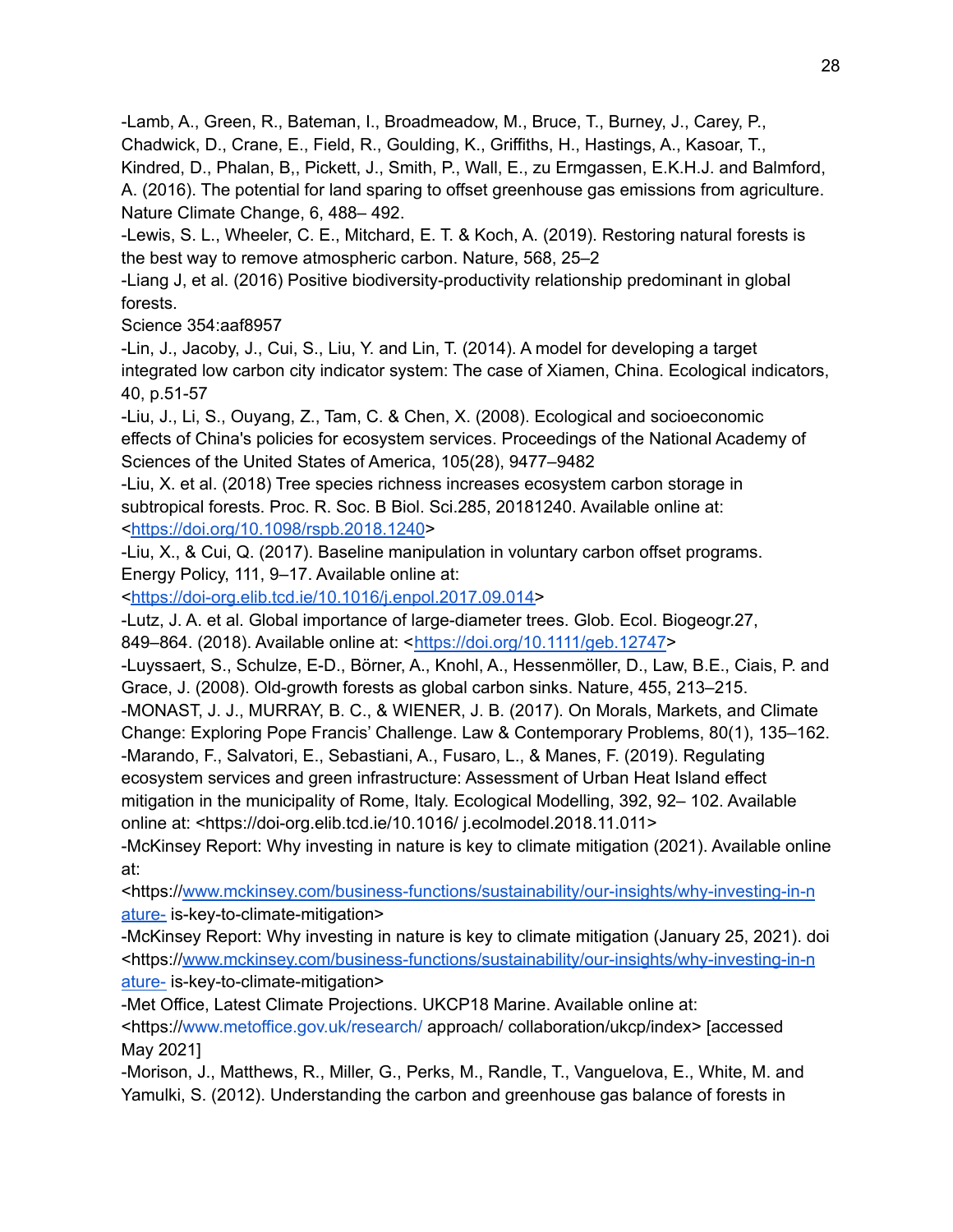Britain. Forestry Commission Research Report. Forestry Commission, Edinburgh. i-vi, Pages 1-149. Available online at: <https://[www.forestresearch.gov.uk/](http://www.forestresearch.gov.uk/)

research/understanding-the-carbon-and- greenhouse-gasbalance-of-forests-in-britain/> -NaturalCapitalPartners.com. Forest Solutions. Available online at:

<https:/[/www.naturalcapitalpartners.com/solutions/solution/forests>](http://www.naturalcapitalpartners.com/solutions/solution/forests)

-Nature-Based Solutions Handbook. Thinknature. (2019)

-Nieves, J.A., Aristizábal, A.J., Dyner, I., Báez, O. and Ospina, D.H. (2019) Energy demand and greenhouse gas emissions analysis in Colombia: A LEAP model application. Energy, 169, pp.

380-397.

-One Earth. (2020) Below 1.5ºC: a breakthrough roadmap to solve the climate crisis. Available online at:

[<https://www.oneearth.org/below-1-5-c-a-breakthrough-roadmap-to-solve-the-climate-crisi](https://www.oneearth.org/below-1-5-c-a-breakthrough-roadmap-to-solve-the-climate-crisis/)  $s$ 

-Ontl, T. A. & Schulte, L. A. (2012) Soil Carbon Storage. Nature Education Knowledge 3(10):35

-Osuri, A. M., Gopal, A., Raman, T. R. S., Defries, R., Cook‐Patton, S. C., & Naeem, S. (2020). Greater stability of carbon capture in species‐rich natural forests compared to species‐poor plantations. Environmental Research Letters, 15

-Pearce-Higgins, J.W., Beale, C.M., Oliver, T.H., August, T.A., Carroll, M., Massimino, D., Ockendona, N., Savaged, J., Wheatley, C.J., Ausden, M.A., Bradbury, R.B., Duffield, S.J., Macgregorh, N.A., McClean, C.J., Morecroft, M.D., Thomas, C.D., Watts, O., Beckmann, B.C., Fox, R., Royd, H.E., Sutton Walker, K.J. and Crick, H.Q.P., (2017). A national-scale assessment of climate change impacts on species: Assessing the balance of risks and opportunities for multiple taxa. Biological Conservation, 213, 124-134.

-Pichancourt J-P. Firn J. Chadès I. Martin T.G. (2014) Growing biodiverse carbon-rich forests. Global Change Biology 20, 282-393. <Available online at: 10.1111/gcb.12345> -Polonsky, M. J., Grau, S. L., & Garma, R. (2010). The New Greenwash? Potential Marketing Problems with Carbon Offsets. International Journal of Business Studies, 18(1), 49–54.

-Poorter, L. et al. (2015) Diversity enhances carbon storage in tropical forests. Glob. Ecol. Biogeogr.24, 1314–1328. Available online at: <<https://doi.org/10.1111/geb.12364>>

-Rackham O. (2020). The History of the Countryside: The Classic History of Britain's Landscape,

Flora and Fauna. Phoenix Press.

-Refinitiv, Carbon Market Survey (2020). Available online at:

<https:/[/www.refinitiv.com/en/resources/special-report/](http://www.refinitiv.com/en/resources/special-report/) global-carbon-market-report> -Schneider et al. (2012). Standardized Baselines for the CDM. Available online at [<http://seius.org](http://seius.org/)

Publications\_PDF/Policy-paper-2012-Standardized-baselines-CDM.pdf>

-Seddon, N., Daniels, E., Davis, R., Chausson, A., Harris, R., Hou-Jones, X., . . .

Wicander, S. (2020). Global recognition of the importance of nature-based solutions to the impacts of climate change. Global Sustainability, 3, E15.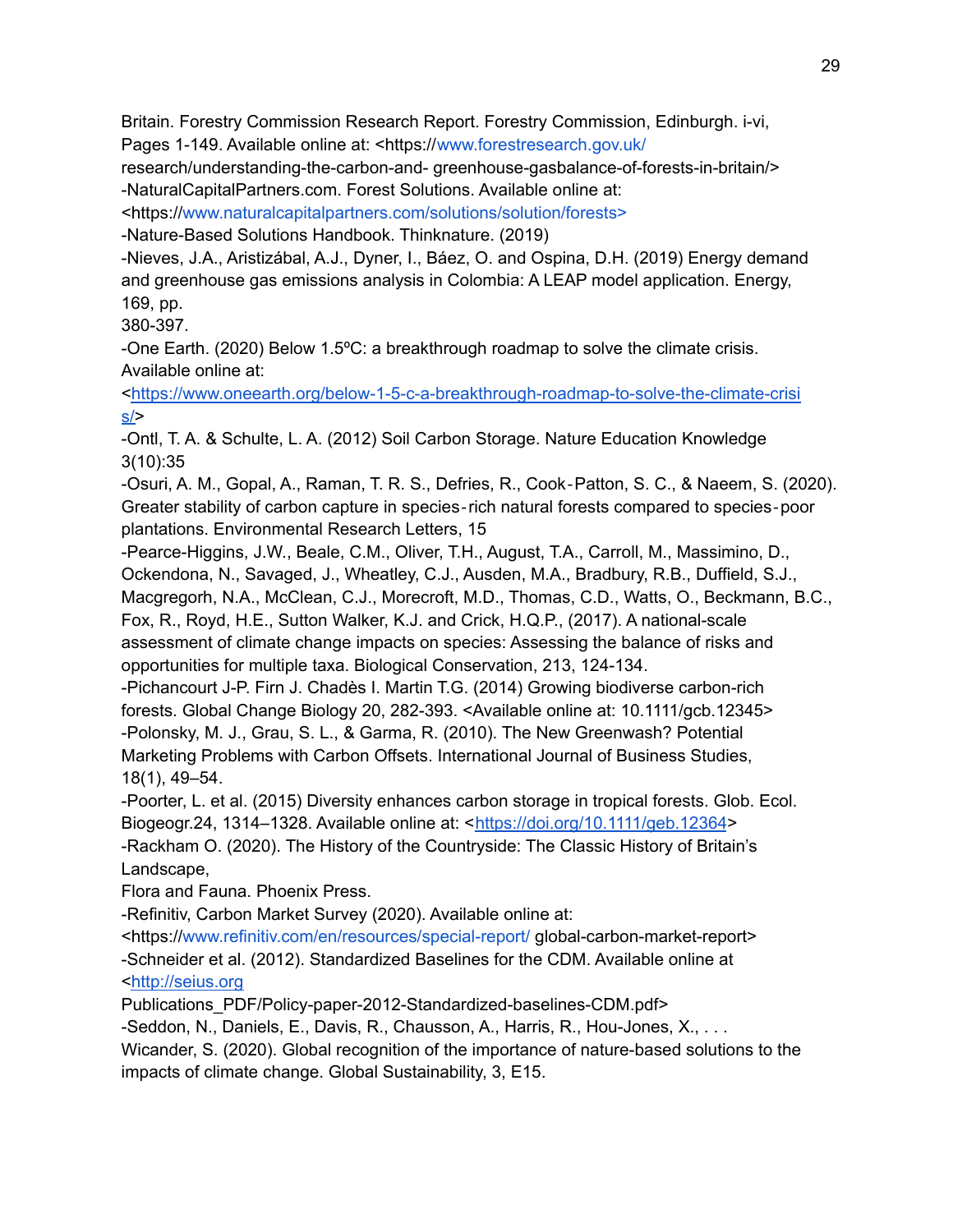-Seddon, N., Mace, G. M., Naeem, S., Tobias, J. A., Pigot, A. L., Cavanagh, R., Mouillot, D., Vause, J., & Walpole, M. (2016). Biodiversity in the Anthropocene: Prospects and policy. Proceedings of the Royal Society B‐Biological Sciences, 283, 20162094. Available online at: [<https://doi-org.elib.tcd.ie/10.1098/rspb.](https://doi-org.elib.tcd.ie/10.1098/rspb.)>

-Seddon, N., Smith, A., Smith, P., Key, I., Chausson, A., Girardin, C., House, J., Srivastava, S., & Turner, B. (2021). Getting the message right on nature-based solutions to climate change. Global Change Biology, 27(8), 1518–1546.

-Seres, S. & Tewari, R. (2012). Assessing the impact of the Clean Development Mechanism. Available online at: <http:// [www.cdmpolicydialogue.org/research/1030\\_impact.pdf.>](http://www.cdmpolicydialogue.org/research/1030_impact.pdf)

-Siikamäki, P., Kangas, K., Paasivaara, A., & Schroderus, S. (2015). Biodiversity attracts visitors to

national parks. Biodiversity and Conservation, 24, 2521– 2534

-Sing L. Patterson. G. (2008) Native Woodland Targets and Forest Habitat Networks in Scotland. Forestry Commission Scotland.

-Smith, A. C., Harrison, P. A., Pérez Soba, M., Archaux, F., Blicharska, M., Egoh, B. N., … Wyllie de Echeverria, V. (2017). How natural capital delivers ecosystem services: A typology derived from a systematic review. Ecosystem Services, 26, 111–126.

-Song L. ProPublica. An Even More Inconvenient Truth: Why Carbon Credits For Forest Preservation May Be Worse Than Nothing (2019). Available online at:

<https://features.propublica.org/brazil-

carbon-offsets/inconvenient-truth-carbon-credits-dont-work-deforestation-redd-acre-cambo  $dia$ 

-Spalding-Fecher, R. (2013). National policies and the CDM rules. Available online at: <http:// [www.energimyndigheten.se/Global/Internationellt/Carbon%20Limits%20-](http://www.energimyndigheten.se/Global/Internationellt/Carbon%2520Limits%2520-)

%20National%20Policies%20and%20CDM.pdf>

-Spalding-Fecher, R.; Achanta, A. N.; Erickson, P.; Haites, E.; Lazarus, M.; Pahuja, N.; Pandey, N.;

-Stafford, R., Chamberlain, B., Clavey, L., Gillingham, P.K., McKain, S., Morecroft, M.D., Morrison- Bell, C. and Watts, O. (Eds.) (2021). Nature-based Solutions for Climate Change in the UK: A Report by the British Ecological Society. London, UK. Available online at: [<www.britishecologicalsociety.org/nature-basedsolutions](http://www.britishecologicalsociety.org/nature-basedsolutions)>

-State of Finance for Nature, Tripling investments in nature-based solutions by 2030. UN Environmental Programme (2021)

-Stephens, P.A., Mason, L.R., Green, R.E., Gregory, R.D., Sauer, J.R., Alison, J., Aunins, A., Brotons, L., Butchart, S., Campedelli, T., Chodkiewicz, T., Chylarecki, P., Crowe, O., Elts, J., Escandell, V., Foppen, R., Heldbjerg, H., Herrando, S., Husby, M., Jiguet, F., Lehikoinen, A.,

Lindström, Å., Noble, D.G., Paquet, J., Reif, J., Sattler, T., Szép, T., Teufelbauer, N.,

Trautmann, S., van Strien, A., van Turnhout, C.A.M., Vorisek, P. and Willi, S.G. (2016).

Consistent response of bird populations to climate change on two continents. Science 352, 84–87.

-Stott, P. A., Stone, D. A. and Allen, M. R. (2004). Human contribution to the European heatwave of 2003. Nature, 432, pp.610–614.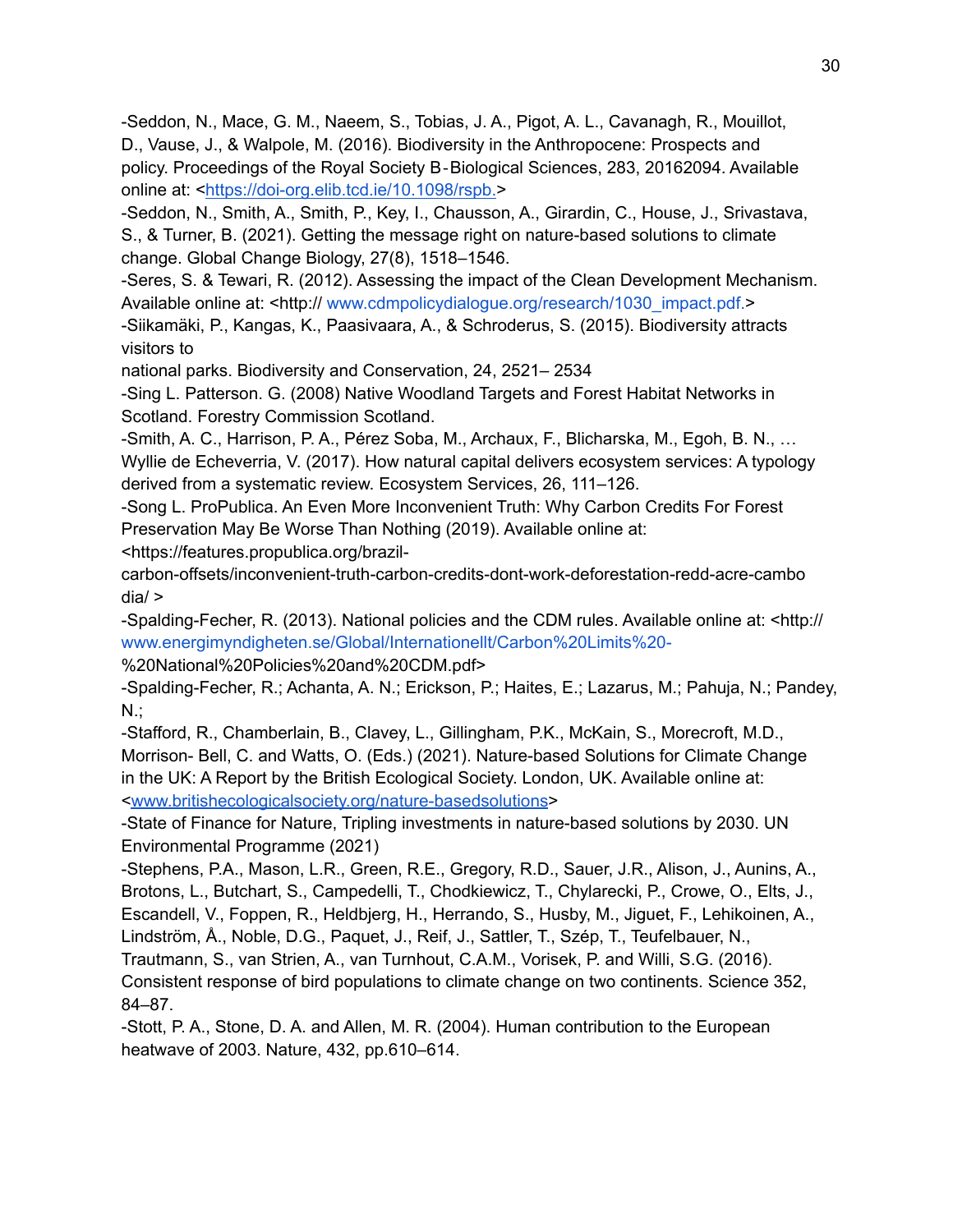-Sullivan, T. P., Sullivan, D. S. & Lindgren, P. M. F. (2001) Influence of variable retention harvests on forest ecosystems. I. Diversity of stand structure. J. Appl. Ecol.38, 1221–1233. Available online at <https://doi.org/10.1046/j. 0021-8901.2001.00671.x>

-Tan, L., Ge, Z., Zhou, X., Li, S., Li, X., & Tang, J. (2020). Conversion of coastal wetlands, riparian

wetlands, and peatlands increases greenhouse gas emissions: A global meta‐analysis. Global Change Biology, 26, 1638–1653.

-The Guardian. Greenhouse Gas Emissions: Trials to suck carbon dioxide from the air to start across the UK. (2021)

<https:/[/www.theguardian.com/environment/2021/may/24/trials-to-suck-](http://www.theguardian.com/environment/2021/may/24/trials-to-suck-)

carbon-dioxide-from-the-air-to-start-across-the-uk></https:>

-The Woodland Trust (2018). The current state of ancient woodland restoration. [online] Available at: https://[www.](http://www/)

woodlandtrust.org.uk/publications/2018/07/current-stateof-ancient-woodland- restoration/ -Thompson I. Mackey B. McNulty S. Mosseler A. (2009) UNEP. Forest Resilience,

Biodiversity and Climate Change: A Synthesis of the Biodiversity/Resilience/Stability Relationship in Forest Ecosystems

-Tozer, L., Hörschelmann, K., Anguelovski, I., Bulkeley, H., & Lazova, Y. (2020). Whose city? Whose nature? Towards inclusive nature-based solution governance. Cities, 107.

-Tree, I. (2018). Wilding: The Return of Nature to a British Farm. Pan Macmillan

-Tucker, Will. (2019). "Debunked: Eight Myths About Carbon Offsetting," Ecosystem Marketplace, 19 September. Available online at:

<https:/[/www.ecosystemmarketplace.com/articles/debunked-eight-](http://www.ecosystemmarketplace.com/articles/debunked-eight-) myths-carbon offsetting> -UNDRR (2021). Opportunities for Delivering Risk-Informed Investment: Addressing the Barriers. Available online at:

<https://globalplatform.undrr.org/sites/default/files/2022-02/Opportunities%20for%20deliveri ng%20risk-informed%20investment%20Addressing%20the%20barriers.pdf>

-UNFCCC (2006a). Decision 3/CMP.1 Modalities and procedures for a clean development mechanism as defined in Article 12 of the Kyoto Protocol. Available at <http://cdm.unfccc.int/> Reference/COPMOP/08a01.pdf.

-UNFCCC (2014). CDM database (31/07/2014). Bonn.

-UTS. Sectoral Pathways to Net Zero Emissions: Institute for Sustainable Futures. OECM Sector Pathways Report, 2020

-Vayreda, J. et al. (2012) Spatial patterns and predictors of forest carbon stocks in Western Mediterranean. Ecosystems15, 1258–1270. Available online at:

[<https://doi.org/10.1007/s10021-012-9582-7>](https://doi.org/10.1007/s10021-012-9582-7)

-Veldman J.W. et al. (2015) Where Tree Planting and Forest Expansion are Bad for Biodiversity and Ecosystem Services. BioScience 65. 1011-1018.

-Warnecke, C.; Day, T. & Klein, N. (2015). Analysing the status quo of CDM project: Status and prospects. Cologne, Germany

-Wen-Hsien Tsai. (2020). Carbon Emission Reduction—Carbon Tax, Carbon Trading, and Carbon

Offset. Energies, 13(6128), 6128.